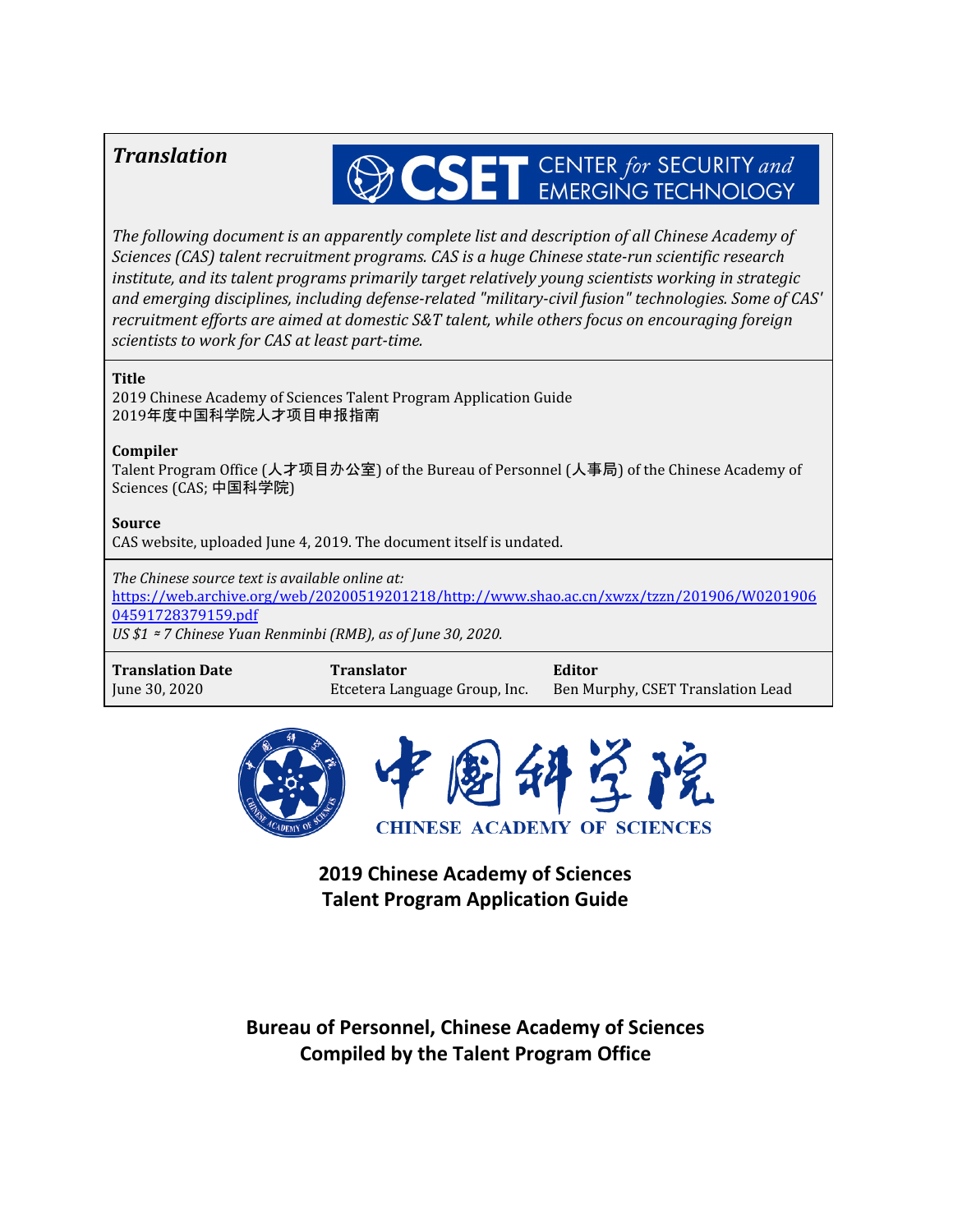# **Contents**

|   | <b>Program Application Notice</b>                                  | 1               |
|---|--------------------------------------------------------------------|-----------------|
|   | Talent and Knowledge Recruitment (引才引智类)                           | 5               |
|   | Take the Lead Initiative Hundred Talents Program                   | 5               |
|   | I. Hundred Talents Program Project (Category A)                    | 5               |
|   | (I) Application Requirements                                       | 5               |
|   | (II) Basic Process                                                 | 5               |
|   | (III) Application Material Requirements                            | 6               |
|   | (IV) Application Times                                             | 6               |
|   | II. Hundred Talents Program Youth Project (Category B and Original |                 |
|   | Youth Talent Category C)                                           | 6               |
|   | (I) CAS Preferential Support Evaluation                            | 6               |
|   | (II) Program Final Evaluation                                      | $\overline{7}$  |
|   | III. Contact Person and Contact Information                        | 9               |
|   | <b>Overseas Evaluation Expert</b>                                  | 10              |
|   | I. Basic Program Information                                       | 10              |
|   | II. Basic Application Selection Process                            | 10              |
|   | III. Application Criteria Notice                                   | 10              |
|   | IV. Application Material Requirements                              | 11              |
|   | V. Application Deadline                                            | 11              |
|   | VI. Contact Person and Contact Information                         | 11              |
| Ш | <b>Talent Training</b>                                             | 12              |
|   | <b>Youth Innovation Promotion Association (YIPA)</b>               | 12              |
|   | I. Basic Program Information                                       | 12 <sub>2</sub> |
|   | II. Basic Application Selection Process                            | 12              |
|   | III. Application Criteria Notice                                   | 12 <sub>2</sub> |
|   | IV. Application Material Requirements                              | 13              |
|   | V. Application Deadlines                                           | 13              |
|   | VI. Contact Person and Contact Information                         | 13              |
|   | <b>Key Technology Talents</b>                                      | 14              |
|   | I. Basic Program Information                                       | 14              |
|   | II. Basic Application Selection Process                            | 14              |
|   | III. Application Criteria Notice                                   | 14              |
|   | IV. Application Material Requirements                              | 15              |
|   | V. Application Deadline                                            | 15              |
|   | VI. Contact Person and Contact Information                         | 15              |
|   | <b>Interdisciplinary Innovation Teams</b>                          | 16              |
|   | I. Basic Program Information                                       | 16              |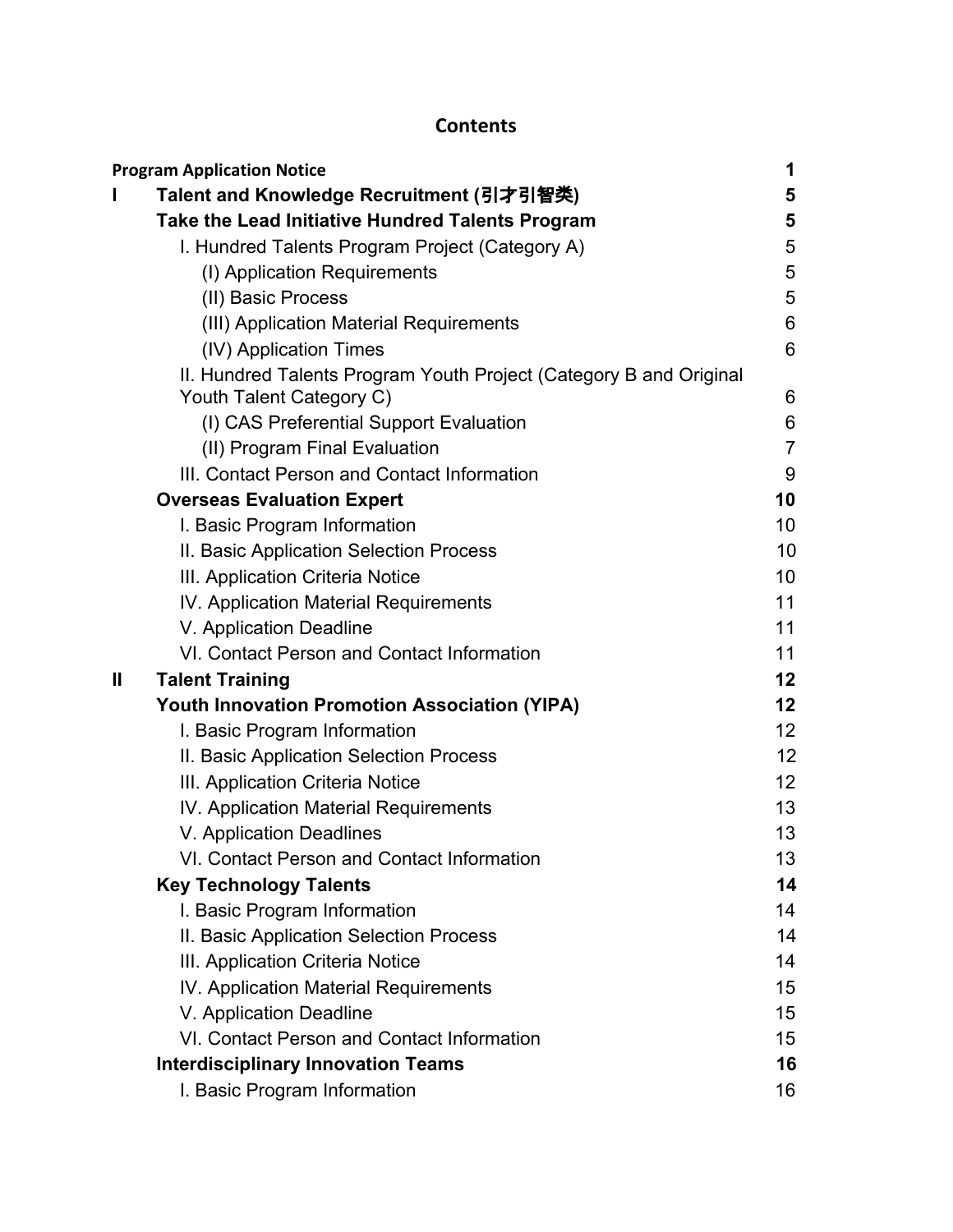|                | II. Basic Application Selection Process                 | 16 |
|----------------|---------------------------------------------------------|----|
|                | III. Application Criteria Notice                        | 16 |
|                | IV. Application Material Requirements                   | 17 |
|                | V. Application Deadline                                 | 17 |
|                | VI. Contact Person and Contact Information              | 17 |
| $\mathbf{III}$ | <b>Talent Incentives</b>                                | 18 |
|                | Wang Kuancheng Leading Talent Program (王宽诚率先人才计划)       | 18 |
|                | I. Basic Program Information                            | 18 |
|                | II. Basic Application Selection Process                 | 18 |
|                | III. Application Criteria Notice                        | 18 |
|                | IV. Application Material Requirements                   | 20 |
|                | V. Application Deadline                                 | 20 |
|                | VI. Contact Person and Contact Information              | 20 |
|                | Youth Scientist Award (青年科学家奖)                          | 21 |
|                | I. Basic Program Information                            | 21 |
|                | II. Basic Application Selection Process                 | 21 |
|                | III. Application Criteria Notice                        | 21 |
|                | IV. Application Material Requirements                   | 22 |
|                | V. Application Deadline                                 | 22 |
|                | VI. Contact Person and Contact Information              | 22 |
| IV             | <b>Regional Talent Programs</b>                         | 23 |
|                | "Western Light" Talent Training and Recruitment Program | 23 |
|                | I. Project Application                                  | 23 |
|                | (I) Western China Talent Recruitment (西部引进人才)           | 23 |
|                | (II) Western China Youth Scholars (西部青年学者)              | 23 |
|                | (III) Western China Team Program                        | 24 |
|                | II. Project Final Evaluation                            | 24 |
|                | (I) Evaluation Work Arrangements                        | 24 |
|                | (II) Content of Evaluation                              | 24 |
|                | III. Application Material Requirements                  | 24 |
|                | IV. Application Deadline                                | 24 |
|                | V. Contact Person and Contact Information               | 25 |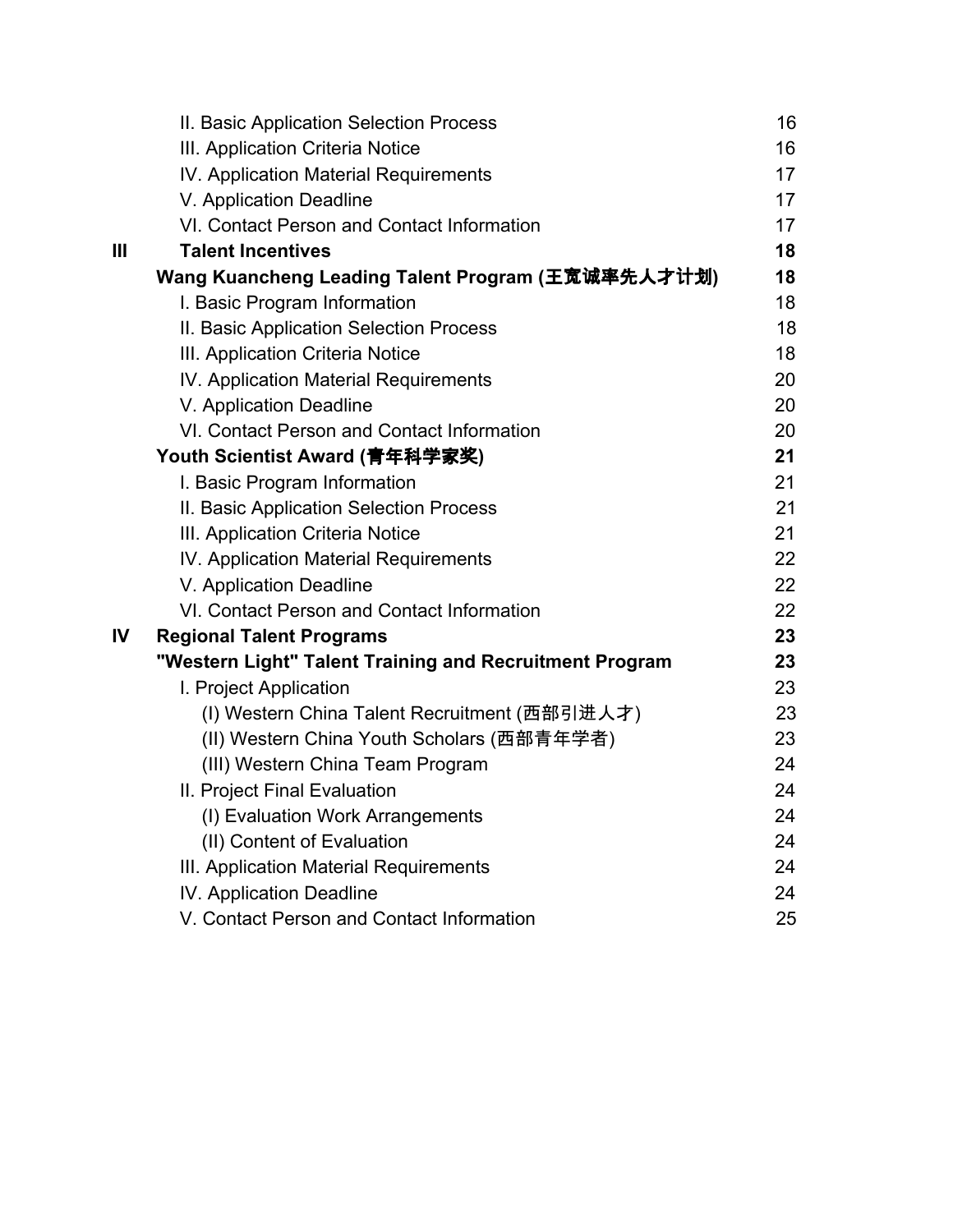# **Program Application Notice**

#### <span id="page-3-0"></span>**I. Program Deployment Focus**

With a focus on major national strategies such as the innovation-driven development strategy and the regional coordinated development strategy, and with the in-depth implementation of the "Take the Lead Initiative" program and the Chinese Academy of Sciences (CAS)' 13th Five-Year Plan as the main direction, CAS adheres to a "high-level, elite, cutting-edge, in-demand" (" 高精尖缺") orientation in promoting the output of achievements in the "Three Majors" ("三重大"). CAS focuses on supporting the "Stranglehold" technical direction of key core areas to ensure that CAS-level talent projects effectively serve and support the development of national and CAS key innovation areas and further improve the effectiveness and pertinence of the allocation of resources for talent programs.

# **II. Program Application Basic Criteria**

(I) Unless otherwise stated, the applying organization shall, in principle, be a first-level public legal institution (一级事业法人单位) under CAS. First-level public legal institutions that include second-level public legal institutions shall make recommendations after communicating and reaching a consensus with their subordinate second-level organizations.

(2) The applicant should be a registered official employee, except in special circumstances such as talent recruitment programs.

# **III. Application Requirements**

(1) All institutions are required to strictly organize their institution's selection and recommendation work in strict accordance with the relevant project administrative measures, this guide, and the requirements of relevant program Application notices.

1.Project deployment is carried out closely around major national strategies and the CAS 13th Five-Year Plan, giving priority to recommending individuals/teams that carry out scientific research that meets the "Three Majors" outputs and closely follows major national strategies and the strategic layout of the CAS 13th Five-Year Plan.

2.Selection conditions and recommendation standards are strictly enforced to highlight categorized evaluations based on quality, contributions, and performance and to overcome the tendency to evaluate candidates solely based on papers, professional titles, academic qualifications, and awards.

3.Standards of morality and talent (德才标准) are strictly enforced, upholding both morality and talent, with priority given to morality. Emphasis is given to the review of such

<sup>1</sup> Translator's note: The "Take the Lead Initiative" ("率先行动") is a Chinese Academy of Sciences (CAS) talent recruitment plan launched in 2014. Under the Initiative, CAS aims to "take the lead in carrying out leapfrog development of science and technology, take the lead in constructing a national bastion of innovative talent, take the lead in constructing a high-quality national S&T think tank, and take the lead in building a world-class scientific research institution" (率先实现科学技术跨越发展,率先建成国家创新人才高地,率先建成国家高水平科技 智库,率先建设国际一流科研机构) by 2030.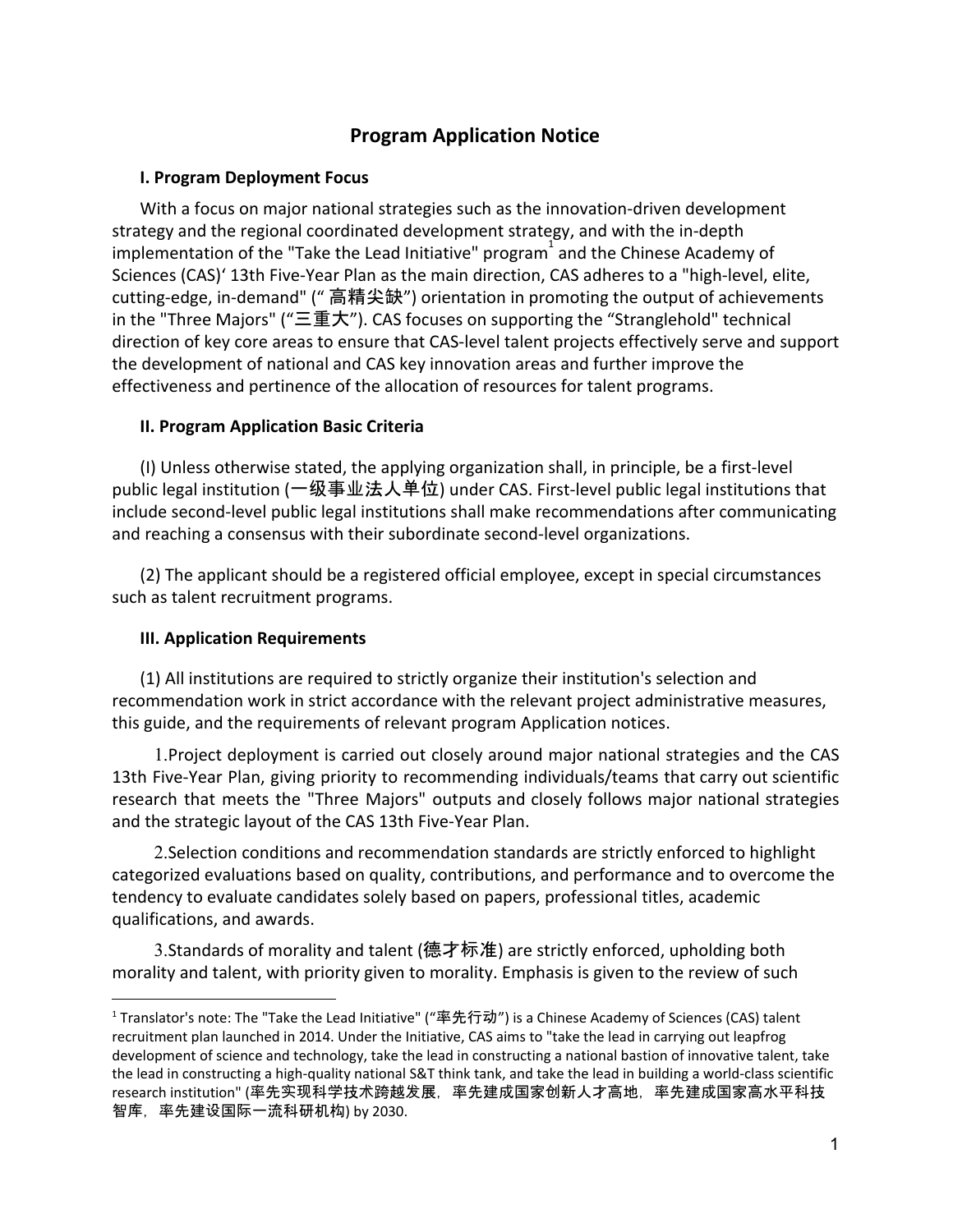aspects of the recommended candidates as their political stance, moral character, and research integrity.

4.Strengthen the application material review process to ensure the authenticity, accuracy, objectivity, and completeness of the information;

5.For application material requirements and templates for various projects, please click the link below "Bureau of Personnel Website > Service Guide > Talent Programs Office" (<http://www.pe.cas.cn/bszn/yrcxmbgs/>).

(2) In order to avoid repeat investment of resources and unhealthy competition, all institutions are asked to organize selection and recommendation work in strict accordance with the spirit of the central authorities' and CAS' Application documents on selection limitations (mutually exclusive) for similar talent programs and the specific project requirements of certain programs. Basic requirements are as follows:

1.CAS distinguished talent and leading talent candidates under the national Thousand Talents Program ("千人计划") and Ten Thousand Talents Program ("万人计划"), recipients of the National Science Fund for Distinguished Young Scholars (国家杰出青年科学基金资助), leaders of the National Natural Science Foundation's Innovative Research Group ("创新研究群 体"), and so on cannot re-apply for CAS-level talent programs during the project implementation period.

2.Take the Lead Initiative Hundred Talents Program ("百人计划") candidates, Youth Innovation Promotion Association ("YIPA") ("青年创新促进会") outstanding members, and Western Light ("西部之光") recruited talents cannot apply for other CAS-level talent programs.

3.Applicants applying for other CAS-level talent programs in the same year cannot, in principle, apply to more than two programs (or apply more than two times). If the applicant has been recommended by evaluation experts for both programs as the program funding candidate, the applicant can only accept one program.

4.If the relevant program has specific requirements concerning the scope of personnel application restrictions, the content of the specific application requirements of the program shall prevail.

5.When an applicant applies for different types of CAS-level talent programs in the same year, the application form should list the names of the other CAS-level talent programs applied for in the same year and explain the differences and connections between the programs thus applied for.

#### **IV. Responsibilities of Program Application Supporting Institutions (**依托单位**)**

(I) The supporting institution shall organize the institution's program Application work in strict accordance with the requirements of this guide, relevant application notices and announcements, and relevant program administrative measures.

(II) The supporting institution shall be responsible for the applicant's application eligibility and for reviewing the authenticity and completeness of the application materials and shall not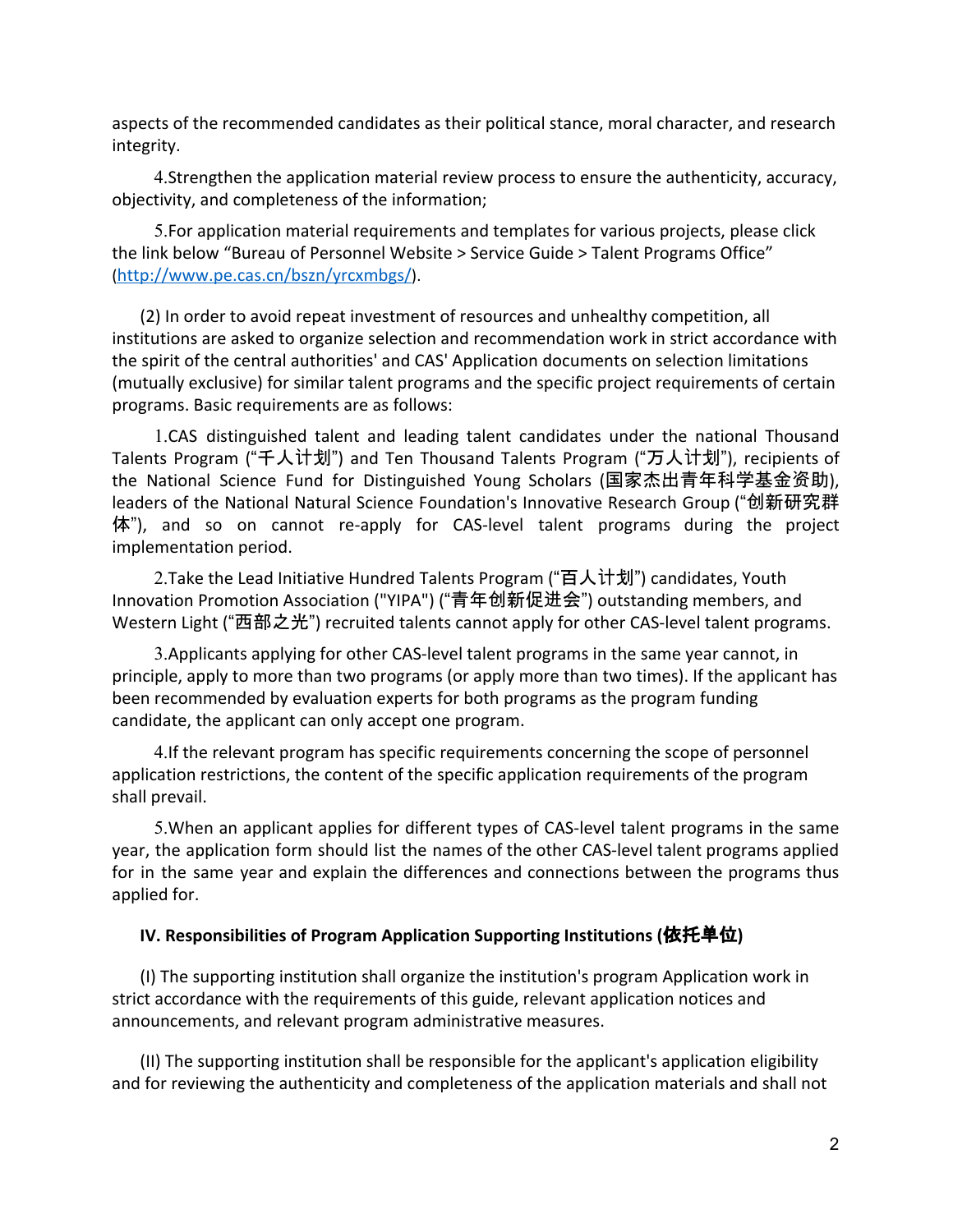submit program applications that contain classified content.

(III) The supporting institution should provide information on the scientific research integrity investigation with an official seal issued by the institution's party committee, information on demonstrations for programs that require demonstrations, and information on public announcements (including the content, period, and method of the public announcement, whether there are objections or final handling opinions, etc.) for programs that require public announcements; information on member institution consensus must also be provided for teams or candidates recommended by the four categories of institutions.

(IV) The supporting institution should strengthen propaganda, education, and training and conduct research and judgment on the different types of CAS-level talent programs that the applicant has applied for in the same year in order to avoid the repeat investment of resources and unhealthy competition.

(V) If the supporting institution is negligent in management and fails to perform the review duties on the authenticity and completeness of the application materials as required, or the CAS-level talent program resources are wasted due to repeated applications, the supporting institution shall be liable for management responsibility.

| No.            | <b>Project Name</b>                                                               | <b>Application</b><br><b>Deadline</b> | <b>Application Email</b><br><b>Address</b> | <b>Contact</b><br>Person |
|----------------|-----------------------------------------------------------------------------------|---------------------------------------|--------------------------------------------|--------------------------|
| $\mathbf{1}$   | <b>Overseas Evaluation Expert</b><br>(海外评审专家)                                     | April 08, 2019                        | phtp@cashq.ac.cn                           | Zhou Hui                 |
| $\overline{2}$ | Interdisciplinary Innovation<br>Team (创新交叉团队)                                     | April 08, 2019                        | rcxmb@cashq.ac.cn                          | Zhou Hui                 |
| 3              | <b>Hundred Talents Program</b><br><b>Final Evaluation</b>                         | April 15, 2019                        | phtp@cashq.ac.cn                           | Sheng Xia                |
| 4              | Key Technology Talents (关<br>键技术人才)                                               | April 26, 2019                        | rcxmb@cashq.ac.cn                          | Zhou Hui                 |
| 5              | <b>YIPA Outstanding Members</b>                                                   | July 1, 2019                          | qch@mail.iggcas.ac.cn                      | Song Qi                  |
| 6              | Wang Kuancheng Leading<br>Talent Program (王宽诚率先<br>人才计划)                          | July 1, 2019                          | kcwong@cashq.ac.cn                         | Zhou Hui                 |
| $\overline{7}$ | Western Light Talent<br>Recruitment                                               | July 1, 2019                          | rcxmb@cashq.ac.cn                          | Sheng Xia                |
| 8              | Other Western Light<br>Programs                                                   | August 16, 2019                       | rcxmb@cashq.ac.cn                          | Sheng Xia                |
| 9              | <b>Hundred Talents Program</b><br>Youth Project Merit-Based<br>Selection (青年项目择优) | August 30, 2019                       | phtp@cashq.ac.cn                           | Sheng Xia                |
| 10             | Youth Scientist Award (青年<br>科学家奖)                                                | August 30, 2019                       | rcxmb@cashq.ac.cn                          | Song Qi                  |

#### **V. 2019 Application Timetable for Various Academy-Level Talent Programs**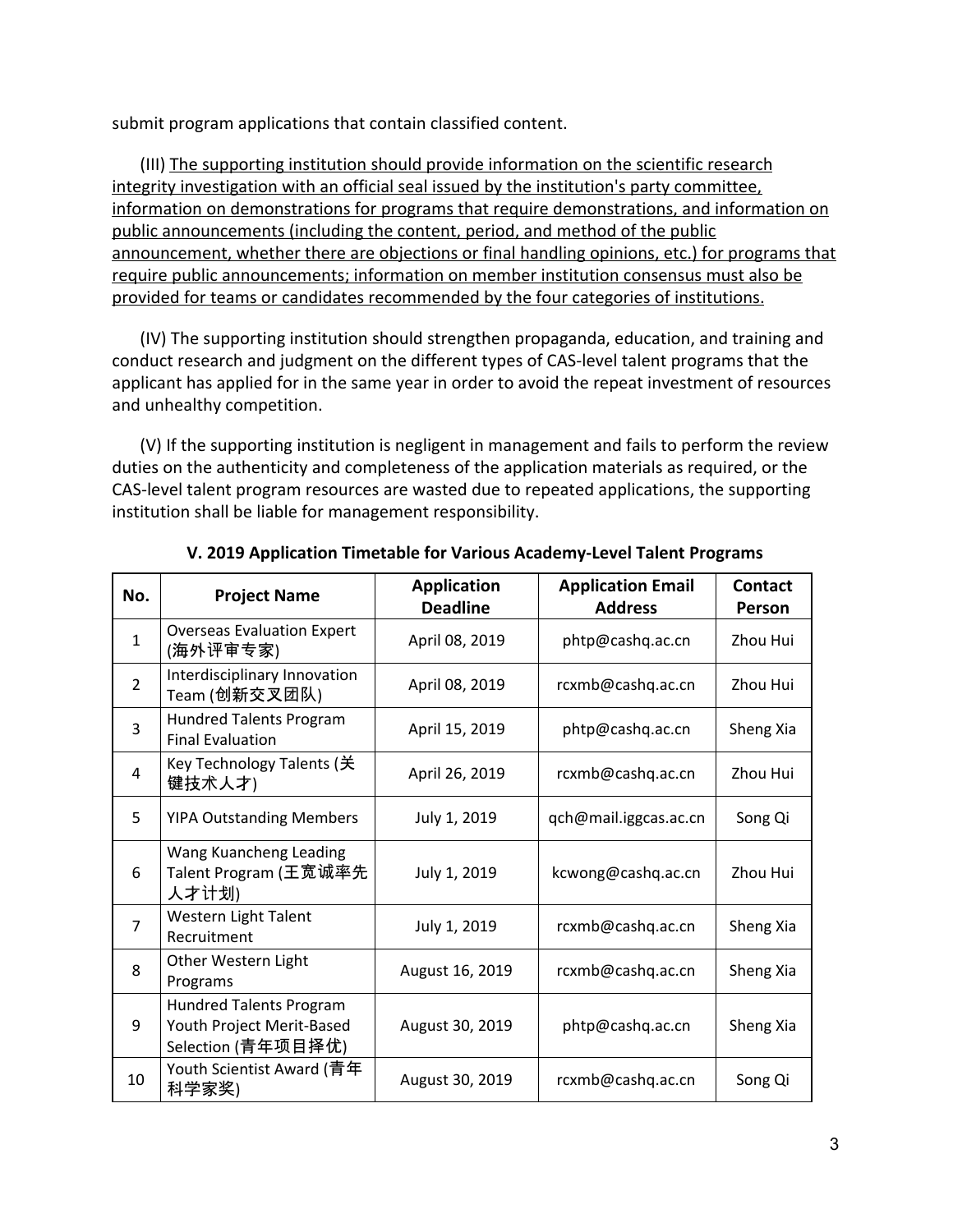| 11 | <b>YIPA Members</b>                                                   | September 30, 2019              | qch@mail.iggcas.ac.cn | Song Qi   |
|----|-----------------------------------------------------------------------|---------------------------------|-----------------------|-----------|
|    | <b>Hundred Talents Program</b><br>Project (Category A)<br>Application | Accepted throughout<br>the year | phtp@cashq.ac.cn      | Sheng Xia |

**Contact Telephone: Zhou Hui 010-68597465, Sheng Xia 7418, Song Qi 7412**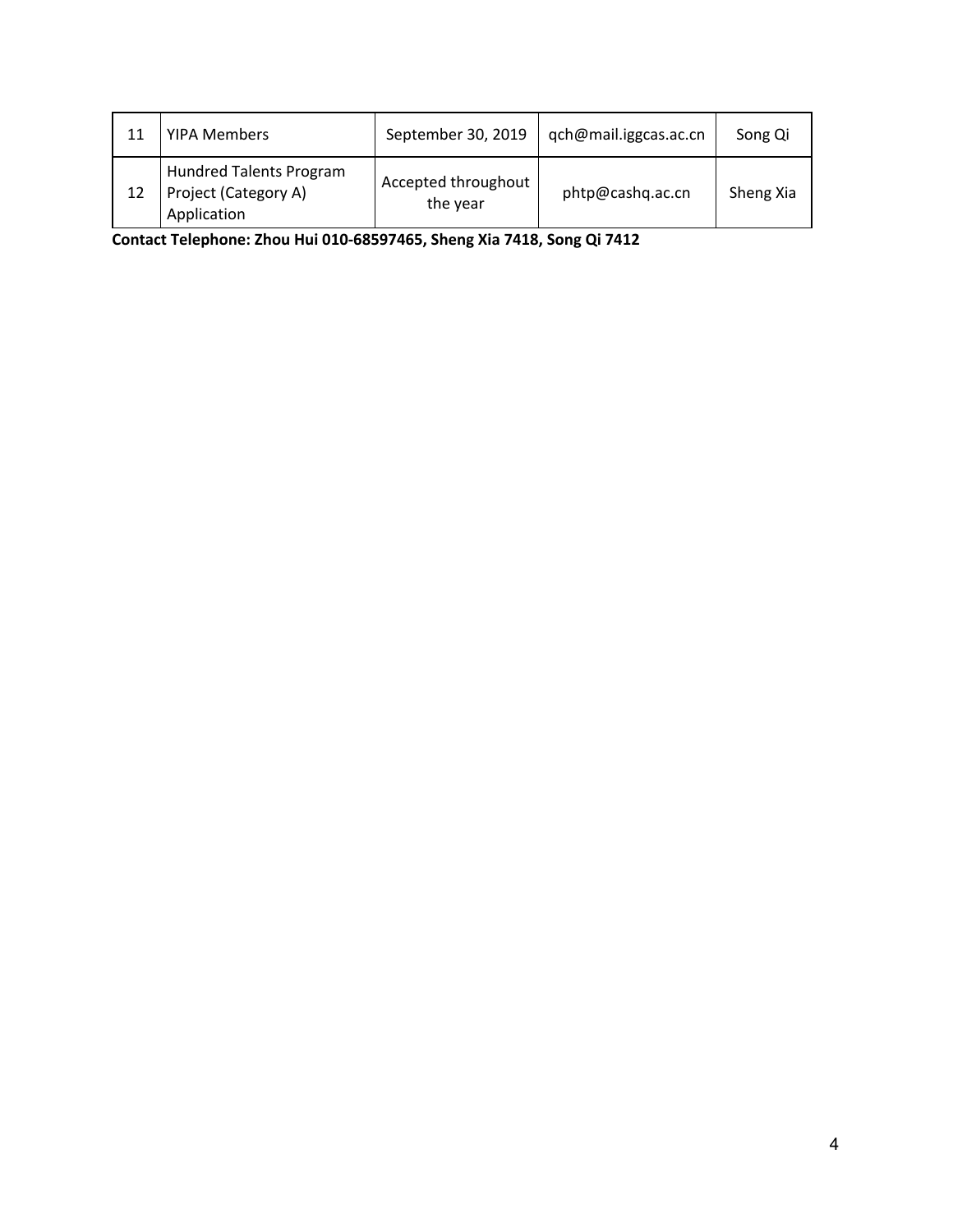# **I Talent and Knowledge Recruitment (**引才引智 类**)**

## **Take the Lead Initiative Hundred Talents Program**

<span id="page-7-1"></span><span id="page-7-0"></span>The Take the Lead Initiative's Hundred Talents Program is the backbone plan for CAS high-level talent recruitment and is led by the Take the Lead Initiative program. Based on national strategic needs, the program highlights a "high-level, elite, cutting-edge, in-demand" and entrepreneurial orientation and focuses on scientific classification and evaluation to enhance on-demand precision recruitment from overseas, strengthen the recruitment of key core technical talents, and focus on improving the effectiveness of talent recruitment.

**Relevant policy basis:** *Administrative Measures for the Take the Lead Initiative Hundred Talents Program of the Chinese Academy of Sciences* and *Detailed Implementation Rules for the Take the Lead Initiative Hundred Talents Program of the Chinese Academy of Sciences* (2019 Edition).

# <span id="page-7-2"></span>**I. Hundred Talents Program Project (Category A)**

# <span id="page-7-3"></span>**(I) Application Requirements**

# **1. Position Settings and Responsibilities**

In principle, it should be set up as a professional technical position at or above grade three (inclusive), and the person shall play the role of an outstanding academic technology leader. The candidate must be able to accurately grasp the dynamics and development direction of the subject and focus on strategic planning with a forward-looking layout. They must actively organize, plan, and undertake national or CAS-level major scientific research or engineering projects, must organize and lead teams in carrying out S&T innovation work at a world-class level, and must achieve major achievements of important influence or that can overcome core technical problems. The candidate must undertake high-level academic exchanges and cooperative research with well-known scientific research institutions, universities, and companies at home and abroad.

# **2. Application Eligibility**

Applicants should reach the level of outstanding academic and technical leaders in the senior professional positions of their employers. In principle, the candidate should be no older than 50 years old (as of January 1 of the reporting year).

- (1) Overseas applicants should have the experience of serving as professors or equivalent positions in well-known overseas scientific research institutions, universities, or research and development institutions of large companies. Requirements on candidates who are particularly outstanding or in urgent need can be relaxed to associate professors or equivalent qualifications.
- (2) Domestic applicants should have experience serving as professors or equivalent positions in well-known Chinese industry research institutes, key universities, or research and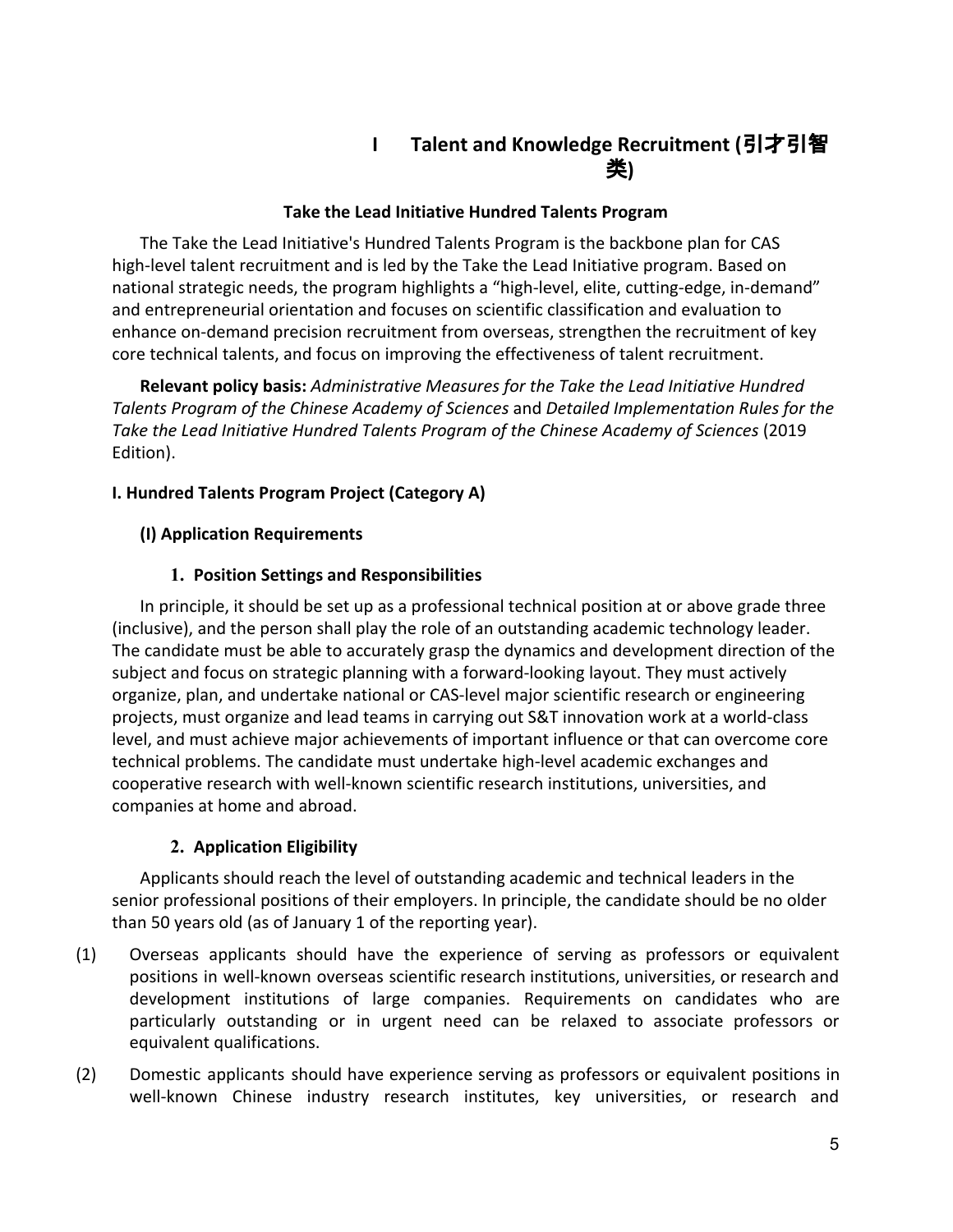development institutions of large enterprises, and should be outstanding academic technology leaders in related fields in China.

# <span id="page-8-0"></span>**(II) Basic Process**

Employer sets up a position  $\rightarrow$  applicant submits an application  $\rightarrow$  employer organizes a hiring evaluation  $\rightarrow$  opinions are solicited from the employer's academic committee  $\rightarrow$ employer's leadership group conducts a collective study  $\rightarrow$  submitted to CAS for review and approval

# <span id="page-8-1"></span>**(III) Application Material Requirements**

For application material requirements and templates, please click the link below "Bureau of Personnel Website > Service Guide > Talent Programs Office" ([http://www.pe.cas.cn/bszn/yrcxmbgs/\)](http://www.pe.cas.cn/bszn/yrcxmbgs/).

# <span id="page-8-2"></span>**(IV) Application Times**

Accepted throughout the year

# <span id="page-8-4"></span><span id="page-8-3"></span>**II. Hundred Talents Program Youth Project (Category B and Original Youth Talent Category C)**

# **(I) CAS Preferential Support Evaluation**

| <b>Program Categories</b>                                                                    | <b>Participation Required</b>                                                                                                                                                                                | <b>Participation Optional</b>                                                                                        |
|----------------------------------------------------------------------------------------------|--------------------------------------------------------------------------------------------------------------------------------------------------------------------------------------------------------------|----------------------------------------------------------------------------------------------------------------------|
| Original Take the Lead<br>Initiative Hundred Talents<br>Program Youth Talent<br>(Category C) | Category C candidates who have<br>received support funding from the<br>CAS for 2 annual filing periods<br>Category C candidates who failed to<br>pass their first preferential support<br>evaluation in 2018 | Other category C candidates<br>filing through CAS                                                                    |
| New Take the Lead<br>Initiative Hundred Talents<br>Program Youth Project<br>(Category B)     |                                                                                                                                                                                                              | Valid category B candidates<br>who have completed filing<br>with CAS by August 30, 2019<br>may choose to participate |

# **1. Scope of Personnel Participating in Preferential Support Evaluation**

# **2. Information Related to Public Announcements and Candidates**

Before participating in the preferential support evaluation, employers should provide an effective public announcement for candidates from their institutions, and the results of the public announcement should be submitted together with the Application materials to the Bureau of Personnel.

# **(1) Content of Public Announcement**

The content of the public announcement mainly includes the candidate's personal resume, scientific research performance, projects hosted or undertaken, and so on. The content of the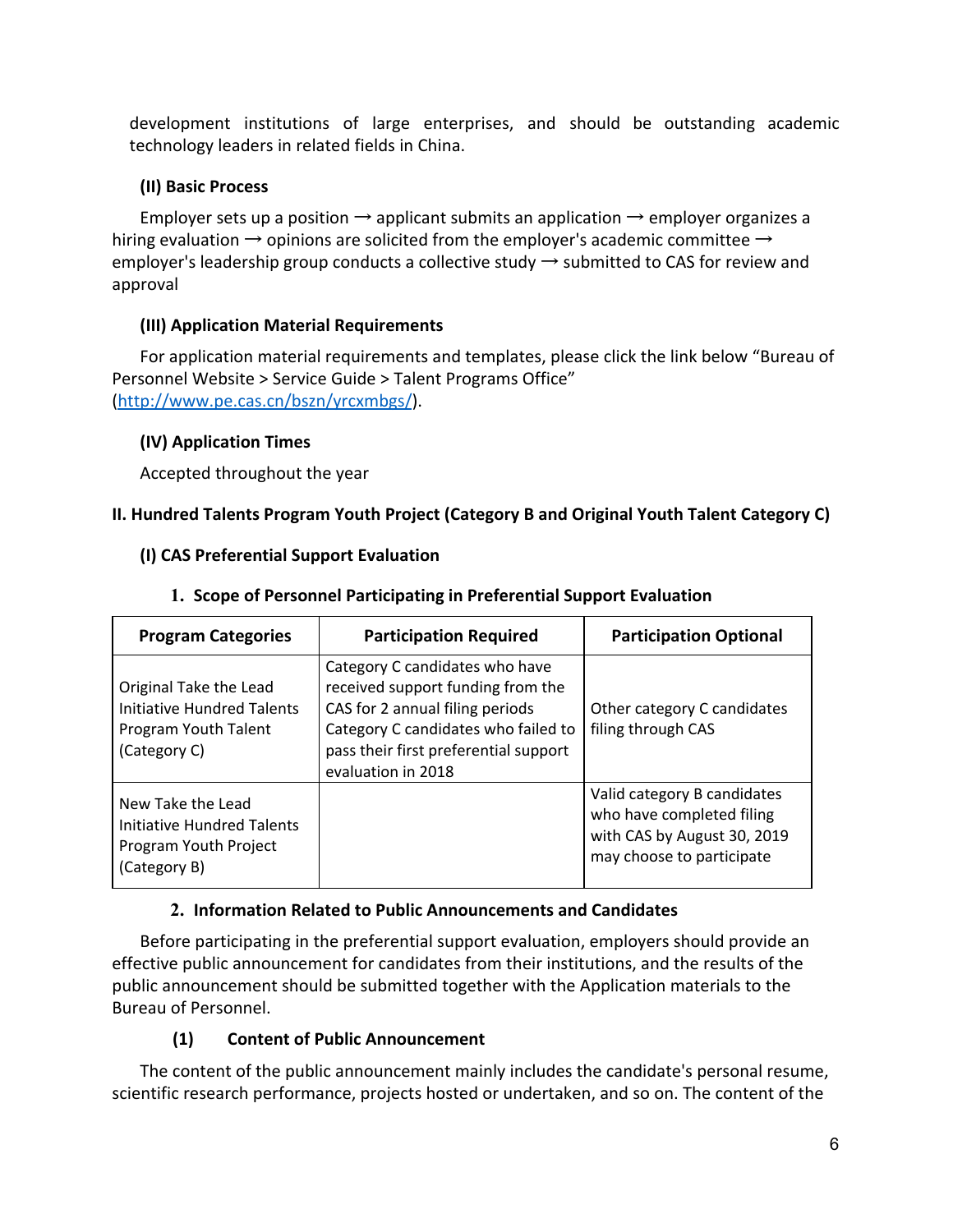public announcement should not contain classified information and should highlight the contact information for the Talent Program Office of the Bureau of Personnel.

# **(2) Public Announcement Requirements**

The duration of the public announcement should be no less than 5 business days. During the public announcement period, if there are comments and suggestions on the person being publicized or the content of the public announcement, they must be reported directly to the Talent Program Office of the Bureau of Personnel in writing (generally requiring a signature).

# **(3) Information Related to Candidates**

Employers must carefully fill in the appraisal opinions concerning the candidates' political stances and research integrity and should explain the job performance of candidates who have already begun work at their positions.

# **3. Application Requirements**

# **(1) Selection Application Categories**

In order to establish and improve a talent evaluation system oriented towards innovation ability, quality, contributions, and performance, preferential support evaluation work will highlight the principle of categorized evaluation based on the type of scientific work (academic or technical) performed by the applicant. Focus is given to the comprehensive and objective evaluation of the applicant's individual level of academic technical capabilities and actual contributions and performance, paying attention to both personal and team assessments.

# **(2) Application Material Authenticity Review**

In order to strengthen the integrity of scientific research and highlight the evaluation of talent ethics, referential support evaluation implements a "zero tolerance" policy for fraud and academic misconduct. The applicant should adhere to the principle of seeking truth from facts and fill in relevant information carefully and truthfully. The employer should strengthen its review of the authenticity of the application materials and implement an audit and sign-off process that involves the applicant's team lead and a level-two head of the institute's scientific research department. If the application materials submitted to CAS are found to be grossly untrue, CAS will disqualify the applicant for merit-based selection and suspend the application platform eligibility of the relevant employer as appropriate.

# **(3) Application Material Requirements**

For application material requirements and templates, please click the link below "Bureau of Personnel Website > Service Guide > Talent Program Office" ([http://www.pe.cas.cn/bszn/yrcxmbgs/\)](http://www.pe.cas.cn/bszn/yrcxmbgs/).

Note: Relevant materials submitted by the employer should not contain classified content. The electronic materials of applicants to the "military-civil fusion" group shall be submitted by CD (do not send emails).

# **4. Application Times**

(1) Selected Application Material Submission Deadline: **August 30, 2019**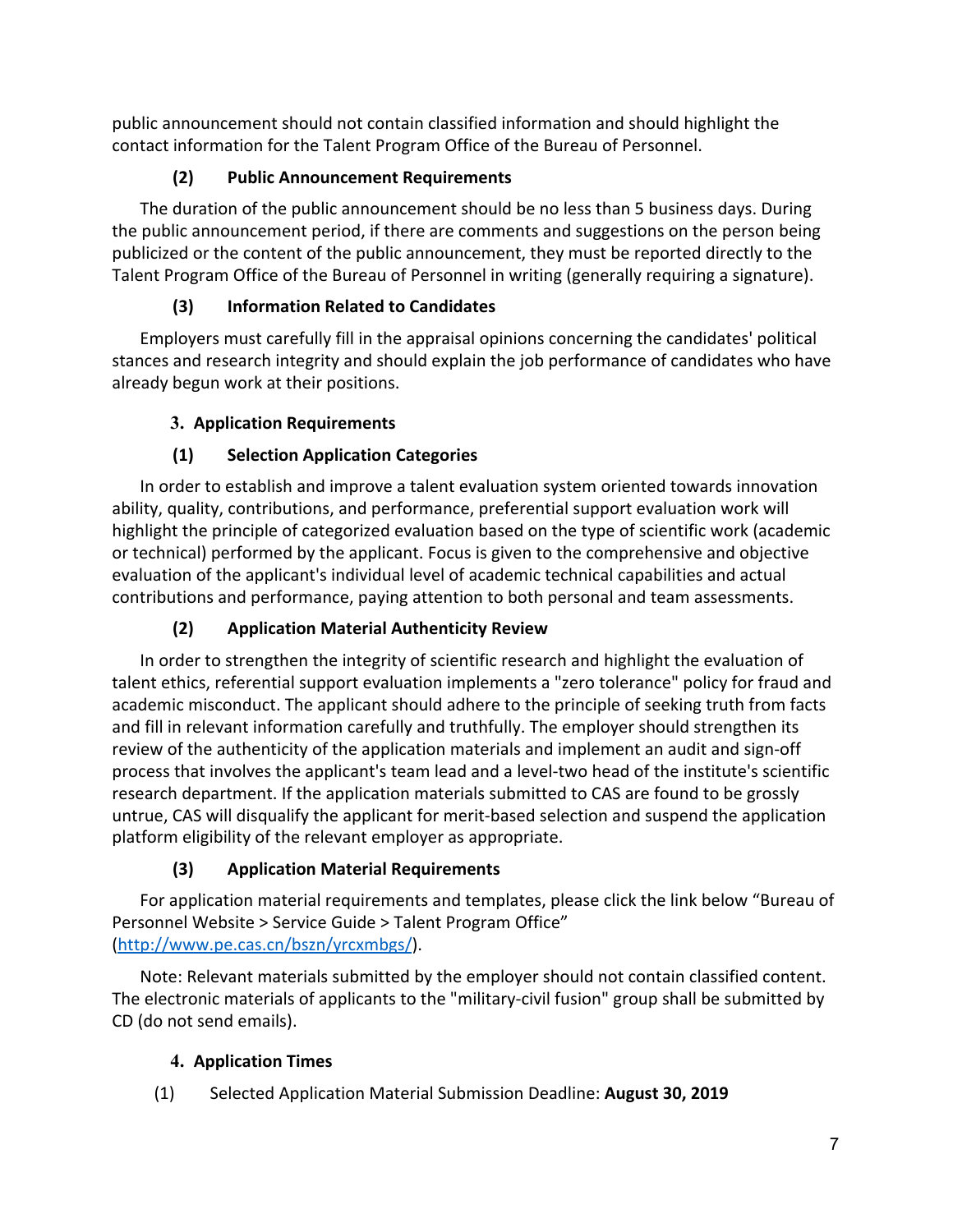(2) Expected time and place of the preferential support evaluation conference: **To be held in Beijing in mid-to-late September 2019 (notification of specific time and place will be given later)**

# <span id="page-10-0"></span>**(II) Program Final Evaluation**

# **1.Scope of Personnel Participating in Final Evaluation**

|             | <b>Participation Required</b>                                                                                                                                                                                                                                            |  |  |
|-------------|--------------------------------------------------------------------------------------------------------------------------------------------------------------------------------------------------------------------------------------------------------------------------|--|--|
|             | Hundred Talents Program category A and B candidates who received<br>(1)<br>CAS preferential support in 2015                                                                                                                                                              |  |  |
| Participant | $\bf(2)$<br>Category C and Z candidates who will be completing this year's<br><b>Hundred Talents Program</b>                                                                                                                                                             |  |  |
|             | $\mathbf{3}$<br>Various 2014 Hundred Talents Program candidates who applied for<br>postponed evaluation<br>2015 Hundred Talents Program category Y candidates (11th batch of<br>$\circled{4}$<br>Thousand Talents Program Youth Project candidates [2015<br>candidates]) |  |  |

# **2. Basic Organization and Implementation Process**

(1) The employer organizes the preliminary evaluation. The employer organizes experts to conduct the final evaluation of candidates according to the requirements. The evaluation results are divided into recommended/outstanding, good, pass, or fail (candidates with postponed evaluations cannot be recommended as outstanding).

- (2) Public announcement. After the employer's preliminary evaluation, the employer shall make an effective public announcement of the candidate within 5 business days. The content of the public announcement mainly includes the candidate's personal resume, scientific research performance, projects hosted or undertaken, and so on. The content of the public announcement should not be classified and should highlight the contact information for the personnel office of the employer and the Talent Program Office of the Bureau of Personnel. During the public announcement period, if there are comments and suggestions on the person being publicized or the content of the public announcement, they must be reported directly to the personnel office of the employer or to the Talent Program Office of the Bureau of Personnel in writing (generally requiring a signature).
- (3) Information Related to Candidates

Employers must carefully fill in the appraisal opinions concerning the candidates' political stances and research integrity, and should explain the job performance of candidates who have already begun work at their positions.

# **3. Application Material Requirements**

For application material requirements and templates, please click the link below "Bureau of Personnel Website > Service Guide > Talent Program Office"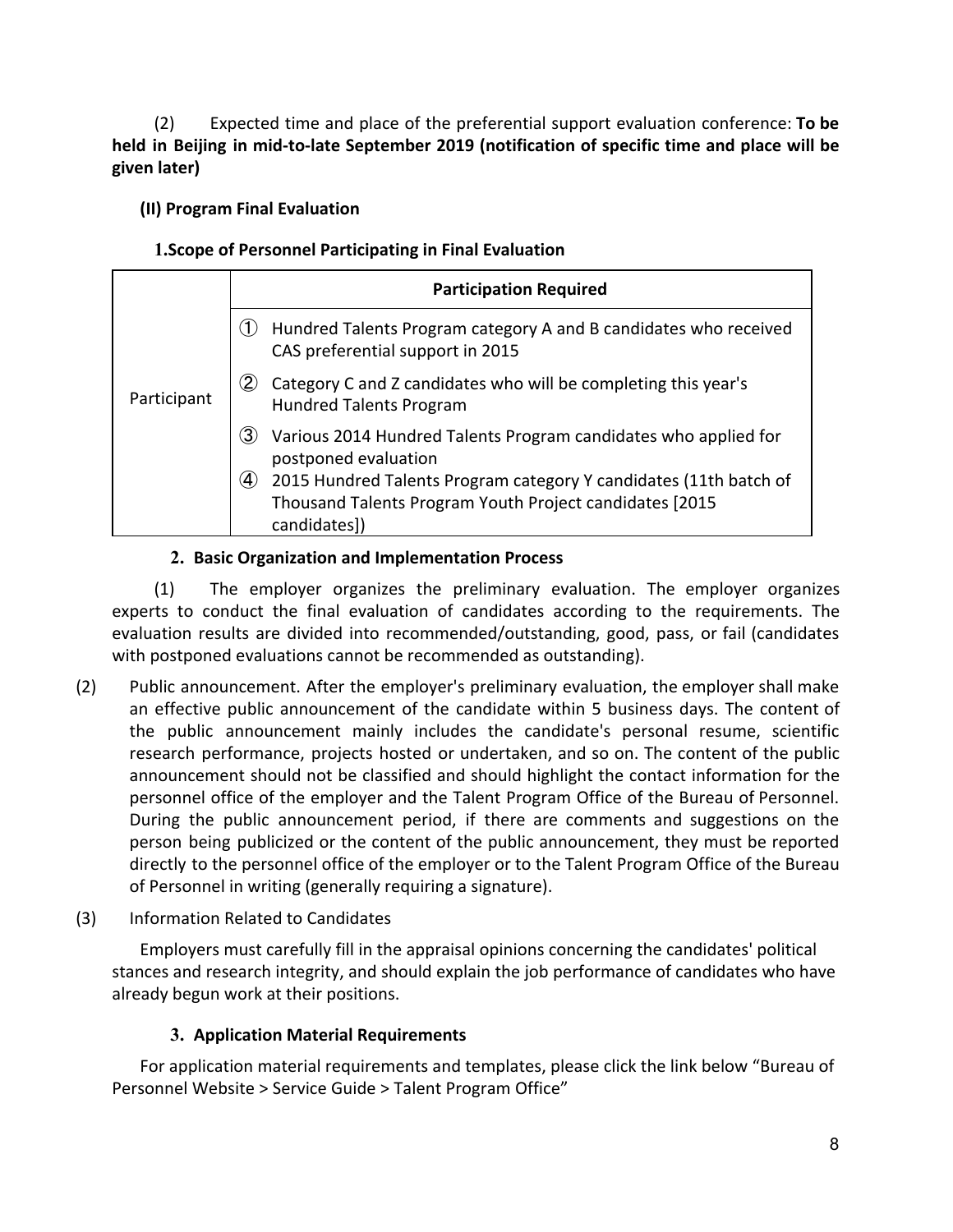# ([http://www.pe.cas.cn/bszn/yrcxmbgs/\)](http://www.pe.cas.cn/bszn/yrcxmbgs/).

## **4. Application Times**

(1) All employers are asked to submit relevant Application materials to the Bureau of Personnel before April 15.

(2) The Bureau of Personnel organizes overall evaluations. For candidates who are recommended by employers as outstanding, the Bureau of Personnel will organize experts to conduct a comprehensive evaluation in early-to-mid May (notification of specific time and place will be given later).

#### <span id="page-11-0"></span>**III. Contact Person and Contact Information**

Contact Person: Sheng Xia

Contact No.: 010-68597418

Application Email Address: [phtp@cashq.ac.cn](mailto:phtp@cashq.ac.cn)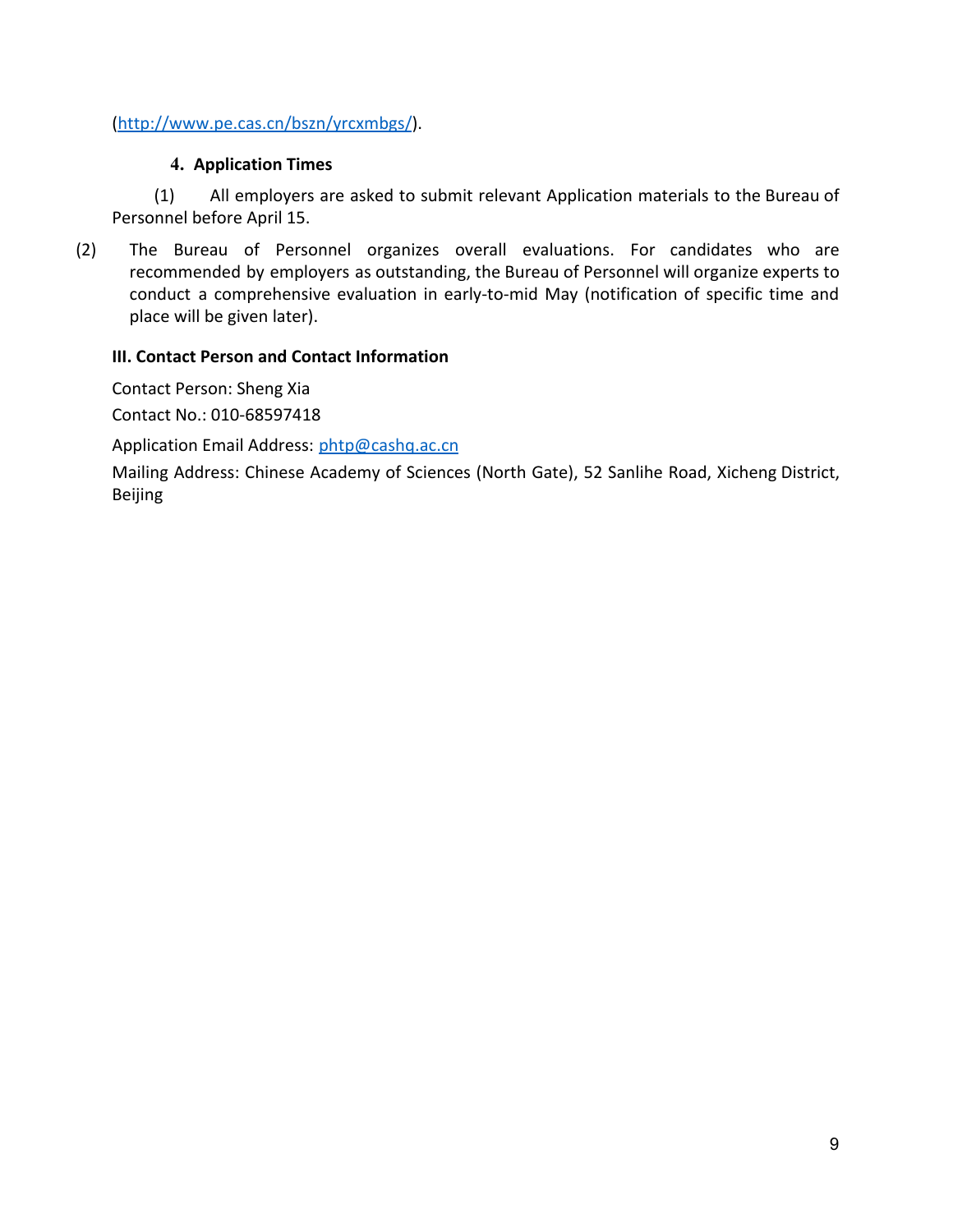#### **Overseas Evaluation Expert**

#### <span id="page-12-1"></span><span id="page-12-0"></span>**I. Basic Program Information**

(I) Program Positioning and Objectives

In order to establish an international consulting and evaluation system and continuously improve the level of openness and internationalization of CAS, we hire internationally renowned scientists as "overseas evaluation experts" to provide consulting and evaluation for S&T innovation and talent work and to carry out in-depth scientific research exchanges and cooperation with CAS-associated institutions.

(II) Support Standard and Scale

1. The CAS supports talents with a special fund of RMB 100,000 over an implementation period of 3 years.

2. During the 13th Five-Year Plan, 40 expert overseas evaluators are selected each year.

(III) Policy Basis

*Administrative Measures of the Overseas Evaluation Experts of the Chinese Academy of Sciences* (2012)

#### <span id="page-12-2"></span>**II. Basic Application Selection Process**

Institution recommendation  $\rightarrow$  CAS formal review  $\rightarrow$  international communication review  $\rightarrow$  list of recommended candidates for support formed  $\rightarrow$  confirmation by individuals  $\rightarrow$  report to CAS for review and approval  $\rightarrow$  posting and letter of appointment prepared

#### <span id="page-12-3"></span>**III. Application Criteria Notice**

(I) Application Quota

Each institution may recommend 1-2 people, and those who are engaged in engineering, technology, and R&D and who understand key technologies should be given priority recommendations.

(II) Application Selection Eligibility

1. Candidates should primarily be ethnic Chinese (华裔) and should be associate professors (or equivalent) and above in well-known overseas universities, scientific research institutions, or corporate R&D departments; those working in the United States should have professorships or equivalent positions.

2. The candidate should have profound academic attainments, should have achieved major research results recognized by international peers, should have published highly influential academic papers, or should understand key technologies or possess major inventions or patents, and should have an impressive international influence in the candidate's subject area.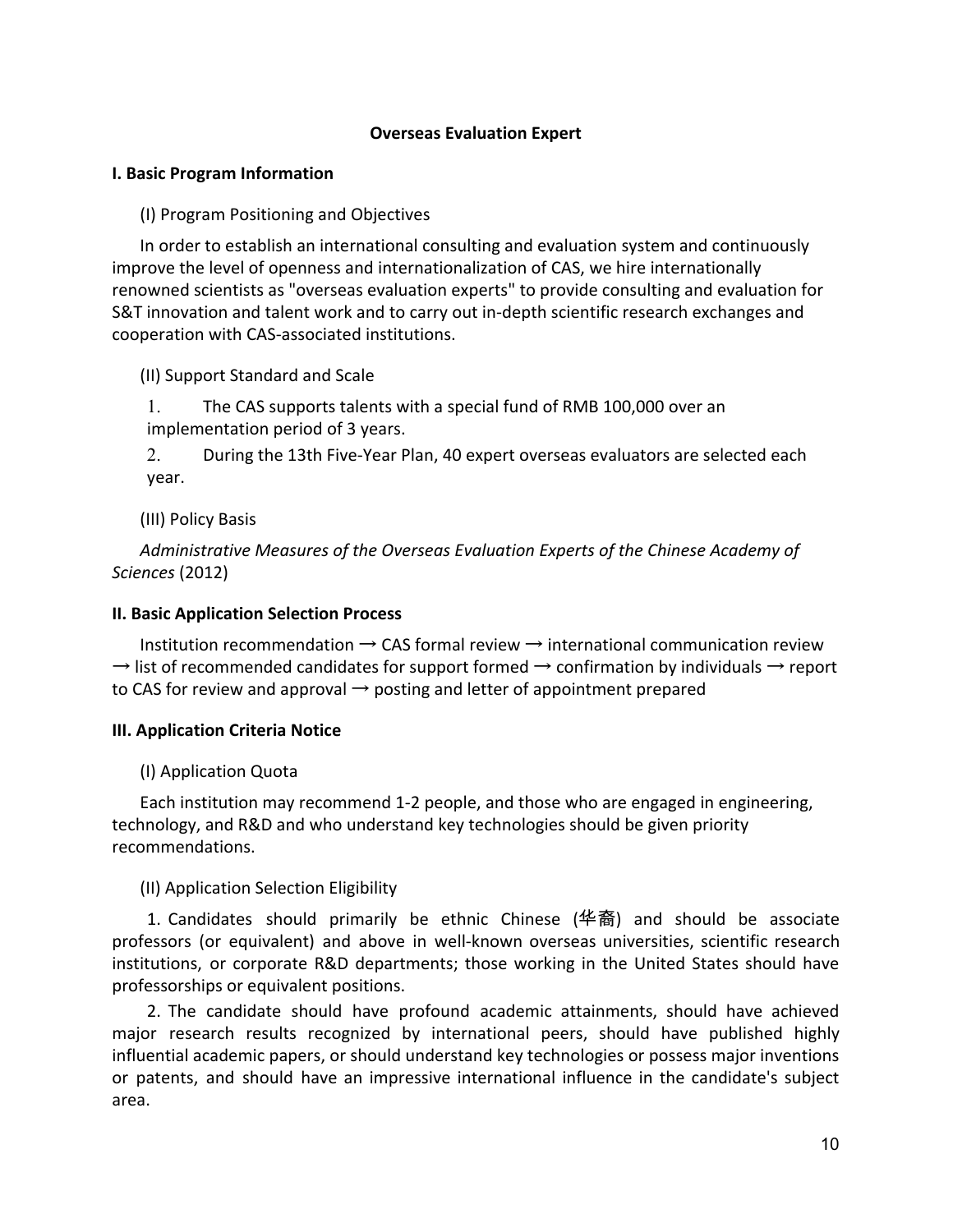3. The candidate should be honest and trustworthy with decent academic rigor and the desire to advocate for science. The candidate must be willing to be invited to participate in consultation and evaluation work for CAS on S&T development strategy and planning, major S&T projects, high-level talent evaluations, scientific research institution evaluations, and important award evaluations.

4. Candidates who have already been selected for the long-term national Thousand Talents Program projects and as CAS overseas evaluation experts cannot be recommended again.

#### <span id="page-13-0"></span>**IV. Application Material Requirements**

For application material requirements and templates, please click the link below "Bureau of Personnel Website > Service Guide > Talent Program Office" ([http://www.pe.cas.cn/bszn/yrcxmbgs/\)](http://www.pe.cas.cn/bszn/yrcxmbgs/).

#### <span id="page-13-1"></span>**V. Application Deadline**

April 08, 2019

#### <span id="page-13-2"></span>**VI. Contact Person and Contact Information**

Contact Person: Zhou Hui Contact No.: 010-68597465

Application Email Address: [phtp@cashq.ac.cn](mailto:phtp@cashq.ac.cn)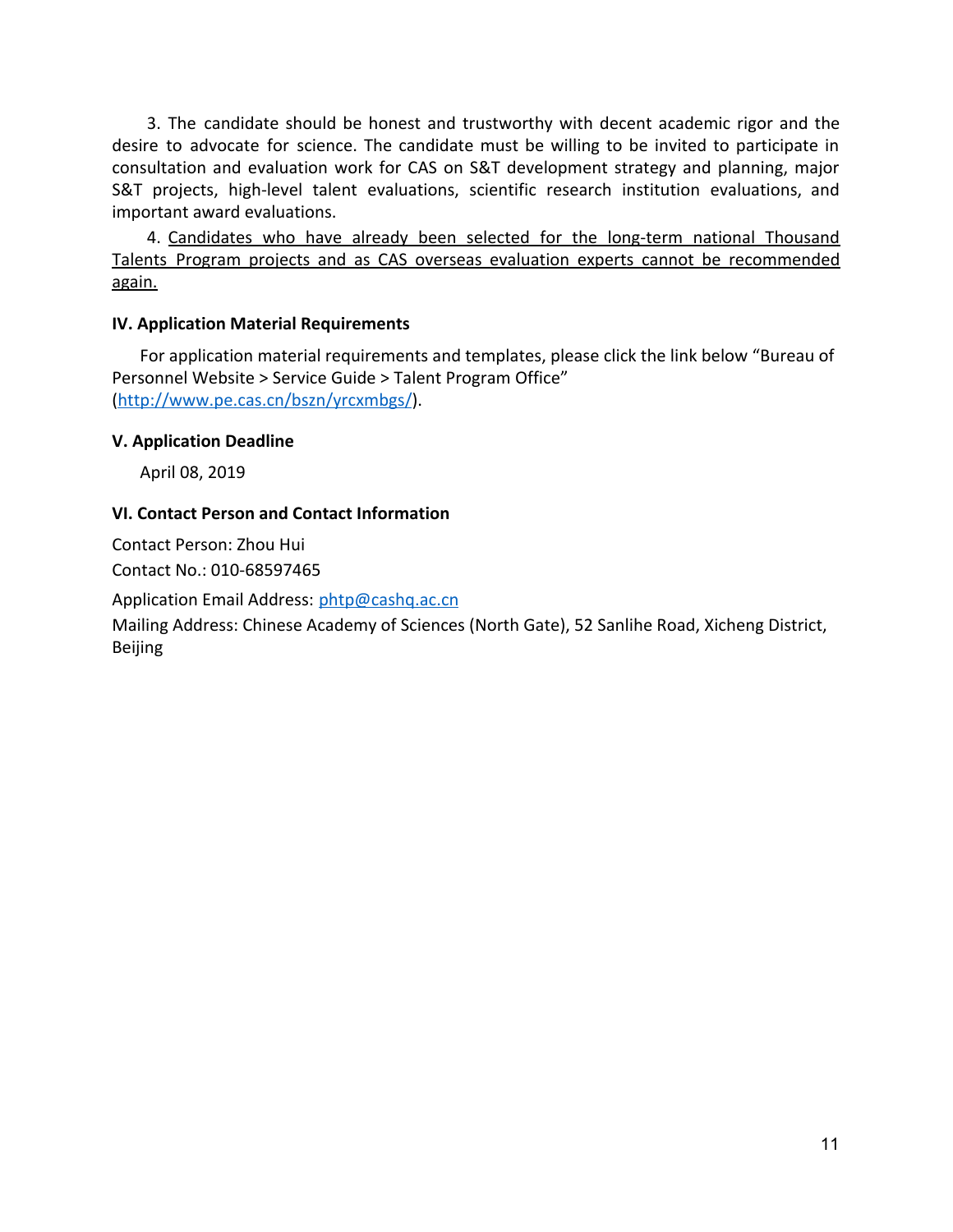# **II Talent Training**

# **Youth Innovation Promotion Association (YIPA)**

#### <span id="page-14-2"></span><span id="page-14-1"></span><span id="page-14-0"></span>**I. Basic Program Information**

(I) Program Positioning and Objectives

The aim is to further increase the cultivation of outstanding young talents with development potential and create a new generation of academic technology leaders.

(II) Support Standard and Scale

1. CAS supports each member with a special talent fund of RMB 800,000 over an implementation period of 4 years.

2. CAS supports each outstanding member with a special talent fund of RMB 2-4 million over an implementation period of 3 years.

3. If an outstanding member has already received related national talent program support (such as the Ten Thousand Talents Program, National Distinguished Youth Science Fund Project, and Outstanding Youth Science Fund Project) and the amount of funding is lower than that of CAS, CAS may provide supplementary support.

4. If an outstanding member is selected for a relevant national talent program during his or her tenure as a YIPA outstanding member, and if the financial support already provided by CAS and/or other national talent programs is greater than the level of subsidies that the outstanding member will receive from the new talent program, CAS will cease paying extra subsidies.

5. See the official notice for the annual quota of supported candidates.

(III) Policy Basis

*Administrative Measures of the Youth Innovation Promotion Association of the Chinese Academy of Sciences* (2019 Edition)

# <span id="page-14-3"></span>**II. Basic Application Selection Process**

**(I) YIPA Members:** Institution recommendation  $\rightarrow$  Council review  $\rightarrow$  Bureau of Personnel validation  $\rightarrow$  list of recommended candidates for support formed  $\rightarrow$  report to CAS for review and approval  $\rightarrow$  posting

**(II) YIPA Outstanding Members:** The Council organizes member final assessment and preliminary evaluation  $\rightarrow$  preliminary list of candidates confirmed  $\rightarrow$  Bureau of Personnel organizes final selection  $\rightarrow$  final assessment recommendations, evaluation results, and list of recommended candidates for support formed  $\rightarrow$  report to CAS for review and approval  $\rightarrow$ posting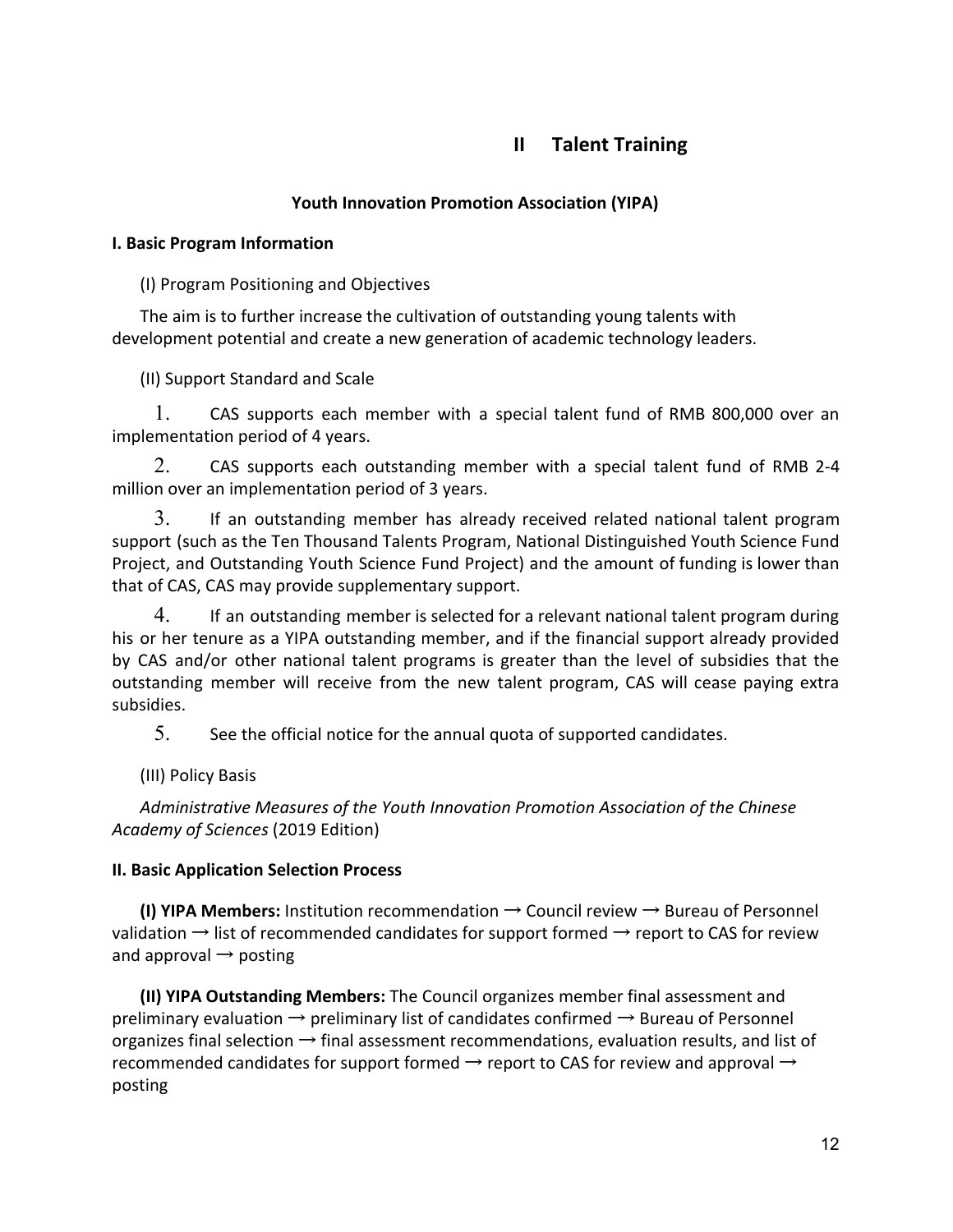## <span id="page-15-0"></span>**III. Application Criteria Notice**

(I) Application Quota

1.The CAS Bureau of Council and Businesspeople Affairs (理事会商人事局) determines the number of new members to be recommended by each institution. See official notices for the annual number of candidates supported each year.

2.See the official notice for the annual quota of supported outstanding members.

#### (II) Application Selection Eligibility

1.Members must be registered staff who are engaged in deputy senior and below professional and technical positions when they join the association, and their age must be no more than 35 years old.

2.Members must have steadfast political stances, both morality and talent, superb academic rigor, and outstanding innovation and development potential.

#### <span id="page-15-1"></span>**IV. Application Material Requirements**

For application material requirements and templates, please click the link below "Bureau of Personnel Website > Service Guide > Talent Program Office" ([http://www.pe.cas.cn/bszn/yrcxmbgs/\)](http://www.pe.cas.cn/bszn/yrcxmbgs/).

#### <span id="page-15-2"></span>**V. Application Deadlines**

(I) 2019 Youth Innovation Promotion Association Outstanding Members: July 1, 2019

(II) 2020 Youth Innovation Promotion Association Members: September 30, 2019

# <span id="page-15-3"></span>**VI. Contact Person and Contact Information**

YIPA Secretariat Contact Person: Zhao Hao

Telephone No.: 010-82998237

Application Email Address: gch@mail.iggcas.ac.cn

Mailing Address: YIPA Secretariat (Address: Personnel Office, Institute of Geology and Geophysics, Chinese Academy of Sciences, No. 19 Beitucheng West Road, Chaoyang District, Beijing, Postcode: 100029)

Talent Project Office Contact Person: Song Qi Contact No.: 010-68597412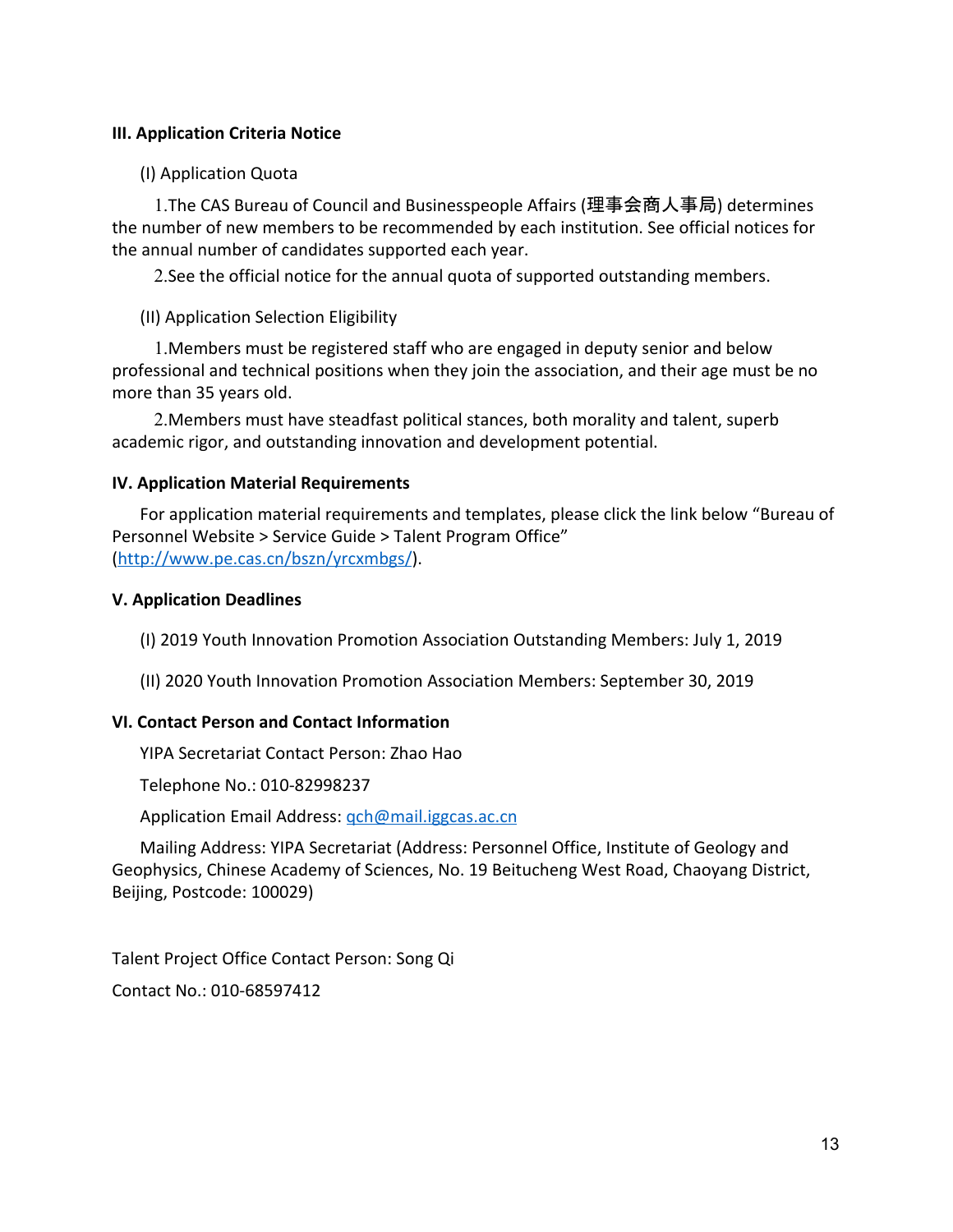## **Key Technology Talents**

#### <span id="page-16-1"></span><span id="page-16-0"></span>**I. Basic Program Information**

(I) Program Positioning and Objectives

The aim is to strengthen the building of a team of technical support talents, ensure the smooth development of CAS S&T innovation activities, and promote the output of major achievements.

(II) Support Standard and Scale

1. The CAS supports talents with a special fund of RMB 300,000 over an implementation period of 3 years.

2. During the 13th Five-Year Plan, 50 people will be supported each year.

(III) Policy Basis

*Administrative Measures of the Key Technology Talents of the Chinese Academy of Sciences* (2015)

#### <span id="page-16-2"></span>**II. Basic Application Selection Process**

Institution selection recommendation  $\rightarrow$  institution public announcement  $\rightarrow$  CAS formal review  $\rightarrow$  CAS communication review  $\rightarrow$  list of recommended candidates for support formed  $\rightarrow$  report to CAS for review and approval  $\rightarrow$  posting

#### <span id="page-16-3"></span>**III. Application Criteria Notice**

#### (I) Application Quota

1.First-level public legal institutions are limited to reporting 1 person each. Institutes that include second-level public legal institutions shall submit recommendations after reaching a consensus with their subordinate second-level institutes.

2.The four categories of institutions that have been formally established or operated with the approval of CAS can independently recommend 1 candidate through the supporting institution after reaching a consensus with the member institutions.

#### (II) Application Selection Eligibility

1.The candidate should be a backbone staffer in engineering and technology employed by CAS and must meet at least one of the following criteria: has the ability to develop technology and equipment and the ability to make important technical transformations and upgrades to equipment and devices; has achieved good results in addressing key technical problems in the field of scientific research and in promoting technological innovation; has made outstanding contributions in the construction, operation, and maintenance of CAS large instrument regional centers, professional experiment platforms, public technical service centers at the candidate's level, or large scientific facilities.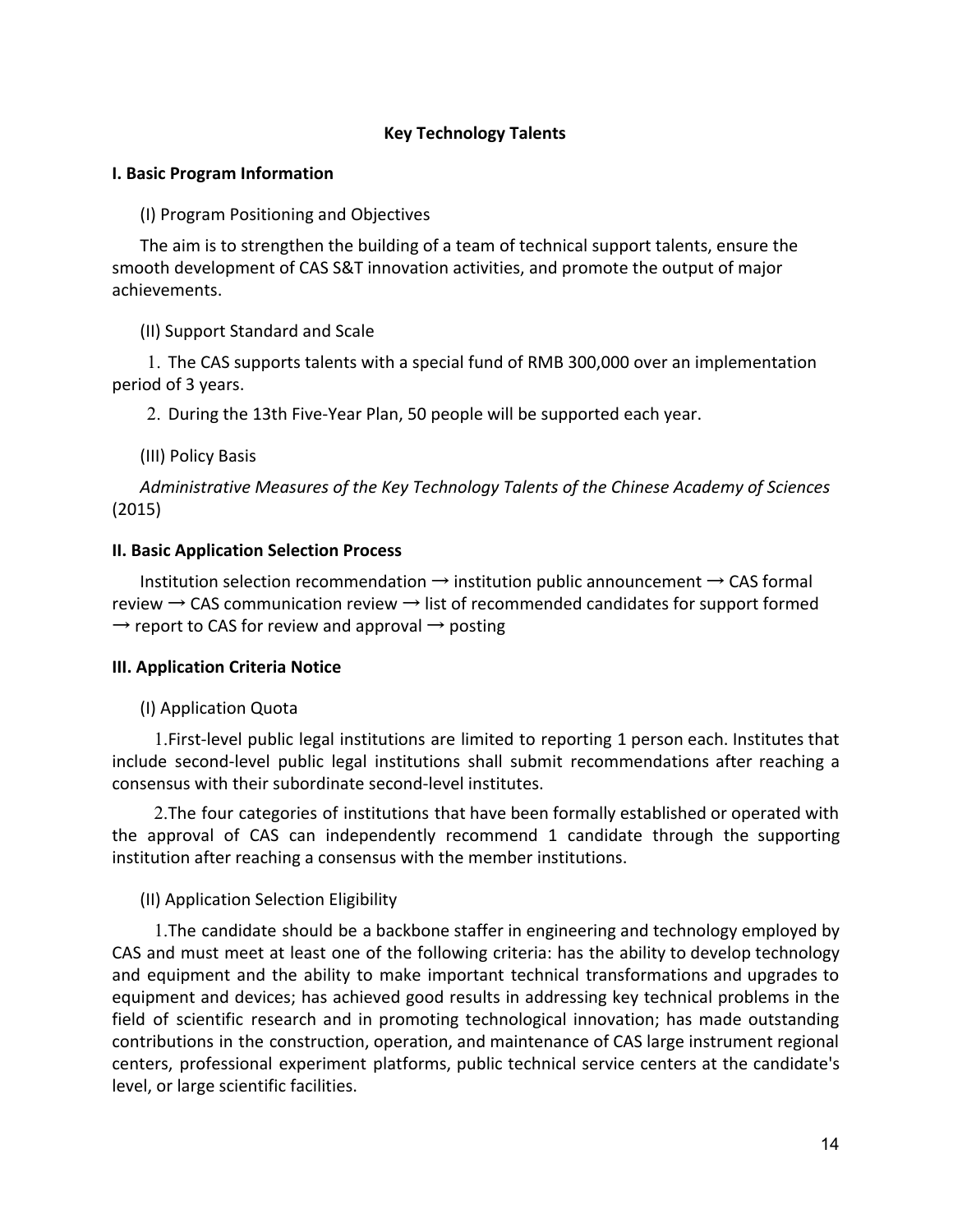2.Priority is granted to researchers who carry out technical research in line with the direction of major national strategic layouts, major works, and major projects such as "Deep Space," "Deep Sea," "Deep Land," "Deep Blue," and "Military-Civil Fusion" with a focus on China's key core technology areas, especially "stranglehold" issues.

#### <span id="page-17-0"></span>**IV. Application Material Requirements**

For application material requirements and templates, please click the link below "Bureau of Personnel Website > Service Guide > Talent Program Office" ([http://www.pe.cas.cn/bszn/yrcxmbgs/\)](http://www.pe.cas.cn/bszn/yrcxmbgs/).

#### <span id="page-17-1"></span>**V. Application Deadline**

April 26, 2019

#### <span id="page-17-2"></span>**VI. Contact Person and Contact Information**

Contact Person: Zhou Hui

Contact No.: 010-68597465

Application Email Address: [rcxmb@cashq.ac.cn](mailto:rcxmb@cashq.ac.cn)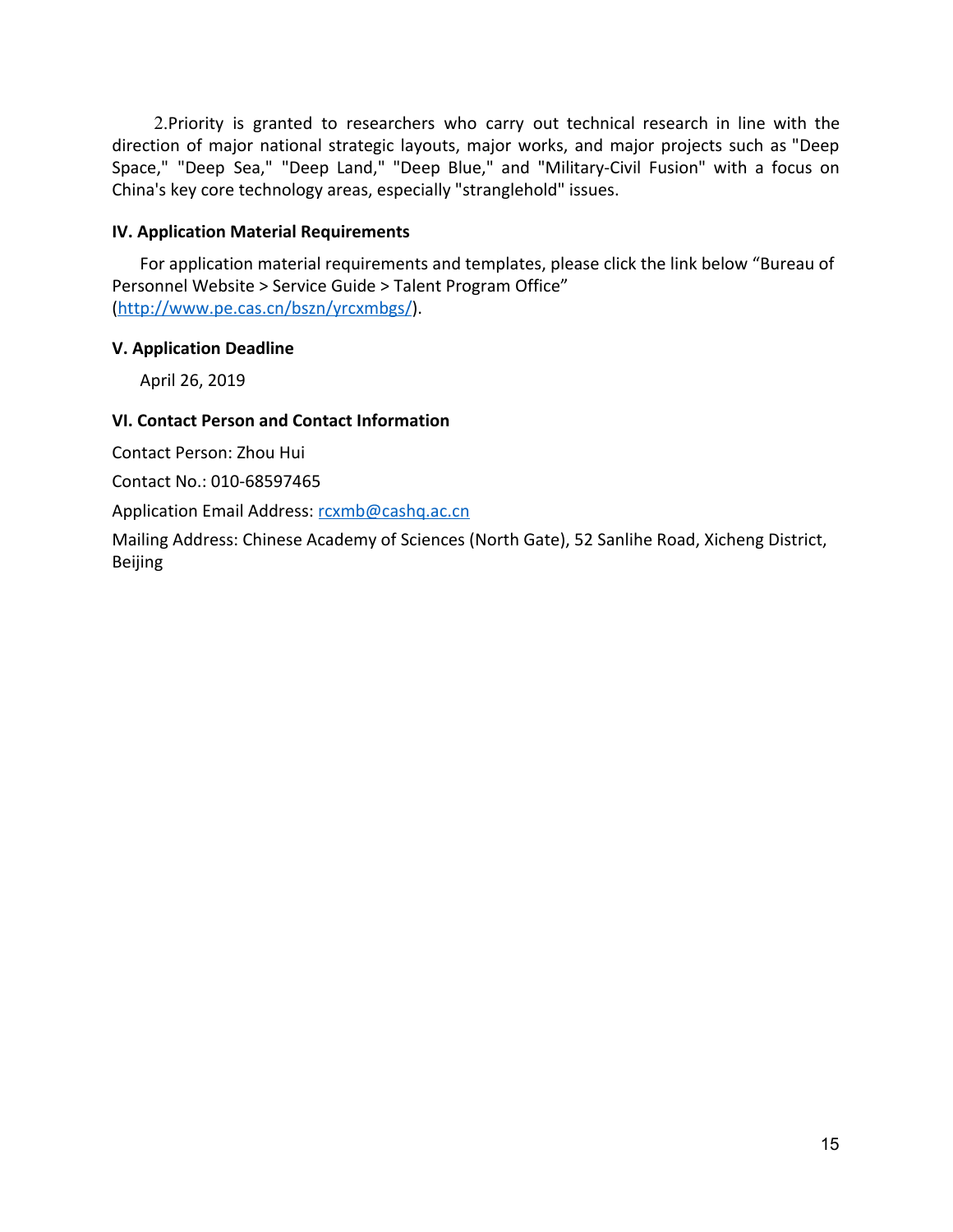#### **Interdisciplinary Innovation Teams**

#### <span id="page-18-1"></span><span id="page-18-0"></span>**I. Basic Program Information**

(I) Program Positioning and Objectives

The aim is to support an interdisciplinary team of outstanding young and middle-aged talents with complementary advantages from different institutions who carry out innovative interdisciplinary research in order to promote the development of emerging disciplines, interdisciplinary collaboration and exchanges and to accelerate the growth of key S&T talents.

(II) Support Standard and Scale

1. CAS supports talents with a special fund of RMB 1 million over an implementation period of 3 years.

2. During the 13th Five-Year Plan, 20 teams will be supported each year.

(III) Policy Basis

*Administrative Measures of the Interdisciplinary Innovation Teams of the Chinese Academy of Sciences* (2015)

#### <span id="page-18-2"></span>**II. Basic Application Selection Process**

(I) 2019 Application: Institution selection recommendation  $\rightarrow$  institution public announcement  $\rightarrow$  CAS formal review  $\rightarrow$  CAS communication review  $\rightarrow$  CAS on-site defense and review  $\rightarrow$  list of recommended teams for support formed  $\rightarrow$  report to CAS for review and approval  $\rightarrow$  posting

(II) 2014 and 2015 interdisciplinary innovation team final evaluation: Institution organizes team self-evaluation  $\rightarrow$  institution public announcement  $\rightarrow$  evaluation materials submitted  $\rightarrow$ CAS formal review  $\rightarrow$  CAS on-site defense and review  $\rightarrow$  list of recommended final evaluation outstanding teams formed  $\rightarrow$  report to CAS for review and approval  $\rightarrow$  posting

#### <span id="page-18-3"></span>**III. Application Criteria Notice**

#### (I) Application Quota

First-level public legal institutions are limited to reporting 1 team each. Institutes that include second-level public legal institutions shall submit recommendations after reaching a consensus with their subordinate second-level institutes.

#### (II) Application Team Eligibility

1.The interdisciplinary team should be composed of no fewer than 5 outstanding young and middle-aged talents with complementary advantages from different institutions. The team should carry out innovative interdisciplinary research, and at least two members should be from outside CAS.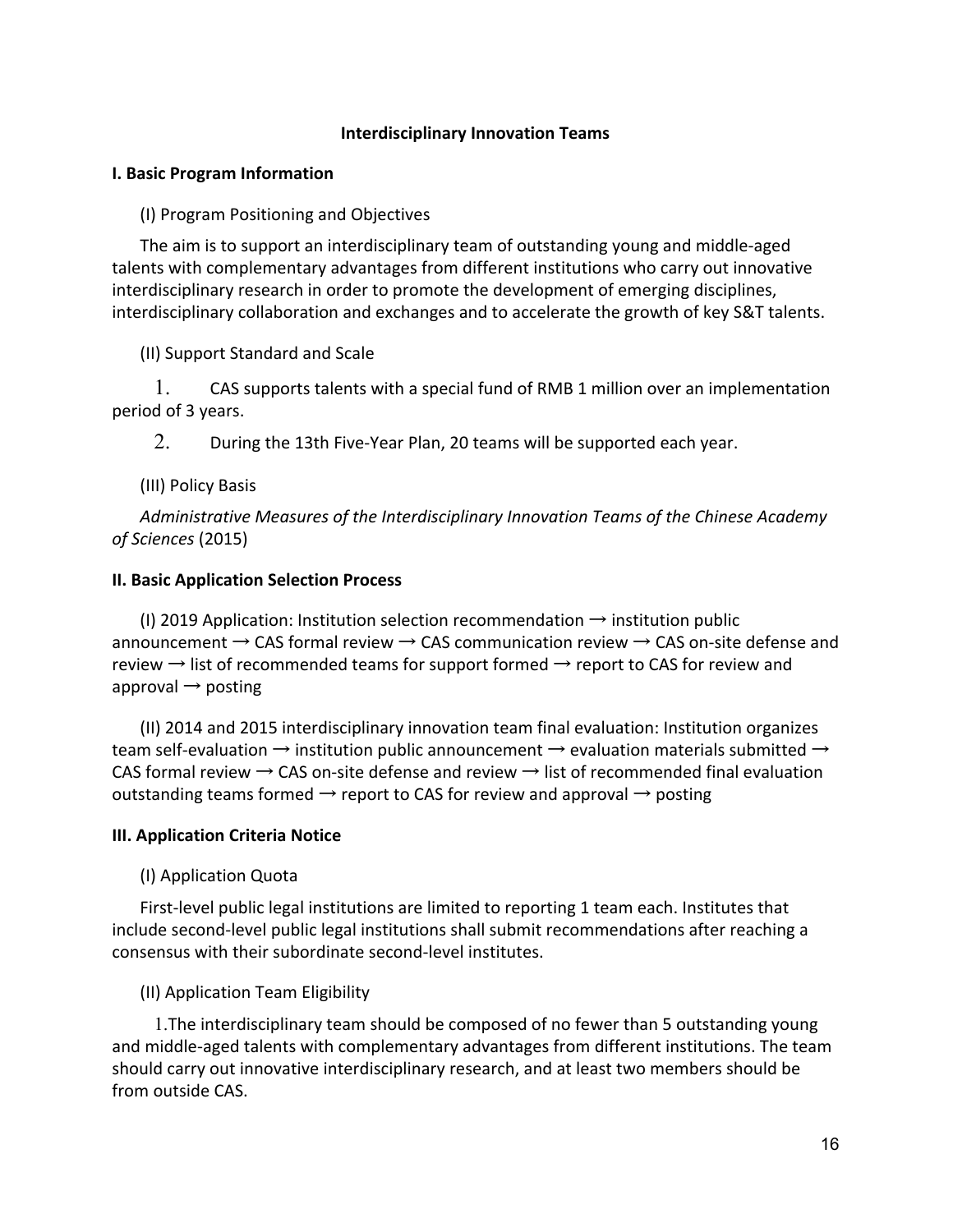2.The team leader should be a senior professional technical staffer employed by CAS. In principle, the team leader should be no older than 40 years old (born after January 1, 1979). Other team members should have deputy senior and above professional technical positions.

3.The institution where the team leader is located is the supporting institution. The establishment plan must be verified by the academic committee of the supporting institution and reported to the cooperative institution after review and approval.

4.The principle of "mutual exclusion" ("同类互斥") must be upheld for youth programs, and candidates for national and CAS-level youth talent programs, such as the national Ten Thousand Talents Program youth projects and Ten Thousand Talents Outstanding Young Talents Program, the National Natural Science Foundation's National Science Fund for Distinguished Young Scholars and National Science Fund for Outstanding Young Scholars, and CAS Hundred Talents Program youth projects, cannot apply as team leaders.

#### <span id="page-19-0"></span>**IV. Application Material Requirements**

For application material requirements and templates, please click the link below "Bureau of Personnel Website > Service Guide > Talent Program Office" ([http://www.pe.cas.cn/bszn/yrcxmbgs/\)](http://www.pe.cas.cn/bszn/yrcxmbgs/).

#### <span id="page-19-1"></span>**V. Application Deadline**

**(I) 2019 Application**: April 8, 2019

# **(II) 2014 and 2015 Interdisciplinary Innovation Team Final Evaluation:**

1. Material Application Deadline: April 08, 2019

2. On-site defense and review time: Mid-to-late May 2019 (notification of specific time will be given later)

#### <span id="page-19-2"></span>**VI. Contact Person and Contact Information**

Contact Person: Zhou Hui

Contact No.: 010-68597465

Application Email Address: [rcxmb@cashq.ac.cn](mailto:rcxmb@cashq.ac.cn)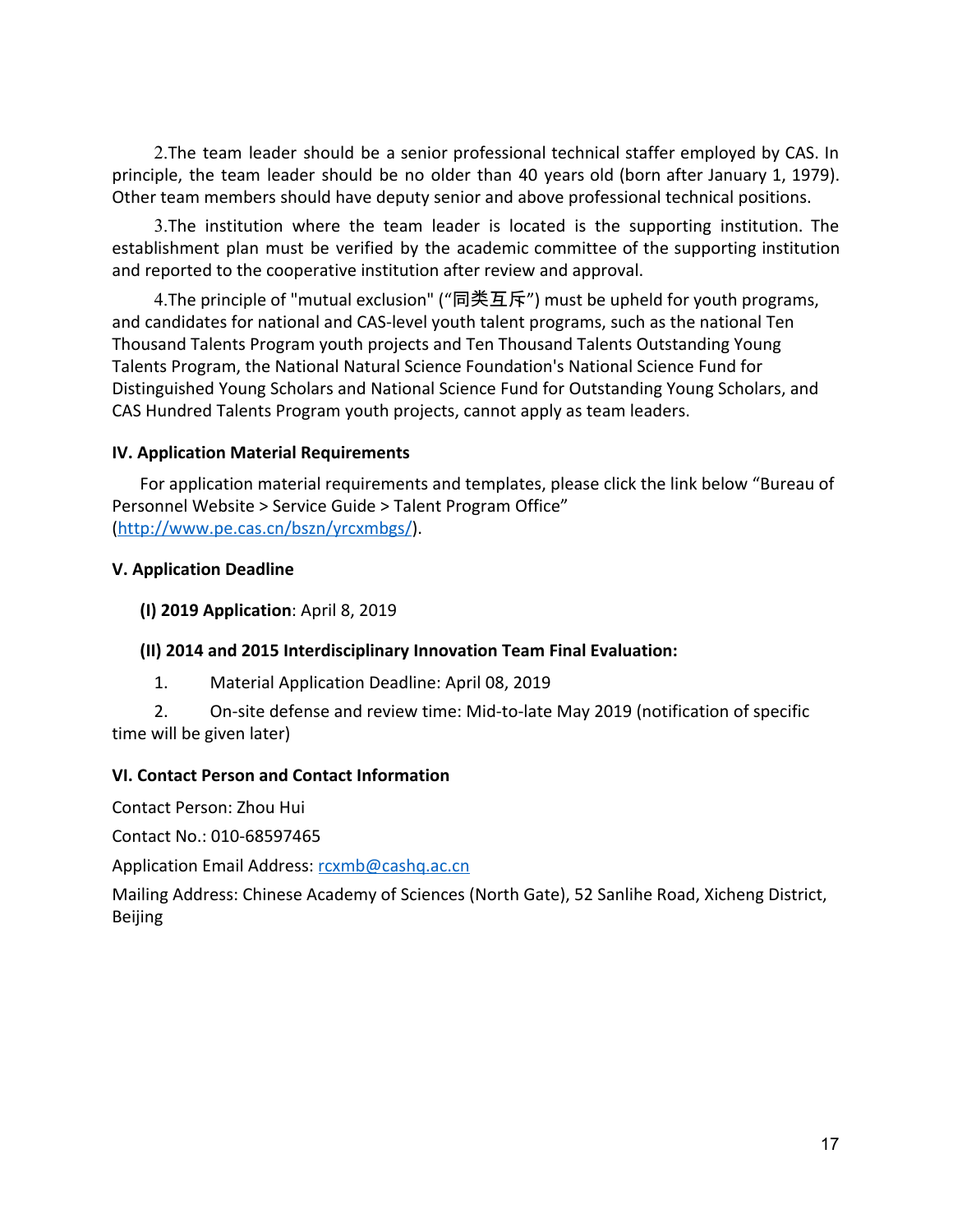# **III Talent Incentives**

## **Wang Kuancheng Leading Talent Program (**王宽诚率先人才计划**)**

#### <span id="page-20-2"></span><span id="page-20-1"></span><span id="page-20-0"></span>**I. Basic Program Information**

#### (I) Program Positioning and Objectives

The aim is to support and motivate different types of high-level S&T talents and includes the Lu Jiaxi International Teams Project ("卢嘉锡国际团队项目") (hereinafter referred to as "International Teams") and the Industry-Researcher Talent Support Project ("产研人才扶持项 目") (hereinafter referred to as "Industry-Researcher Talent"). The International Teams project focuses on supporting leading talents dedicated to original S&T innovations within CAS and for forming teams with overseas talent to promote international cooperation and talent training. The Industry-Researcher Talent project focuses on supporting S&T talents who are committed to the transfer and transformation of S&T achievements into commercial products, who can promote industrial upgrades, and who carry out research and collaborations with relevant enterprises.

#### (II) Support Standard and Scale

1.The International Teams special fund is RMB 3 million, which is jointly funded by the CAS talents project and the Wang Kuancheng Education Foundation, and the funds are implemented over a period of 3 years; the Industry-Researcher Talent special fund is RMB 500,000, solely funded by the Wang Kuancheng Education Foundation, and the funds are implemented over a period of 3 years.

2.During the 13th Five-Year Plan, 15 International Teams and 10 Industry-Researcher Talents will be supported each year.

#### (III) Policy Basis

*Administrative Measures of the Wang Kuancheng Leading Talent Program of the Chinese Academy of Sciences* (2015)

#### <span id="page-20-3"></span>**II. Basic Application Selection Process**

(I) International Teams: Institution selection recommendation  $\rightarrow$  institution public announcement  $\rightarrow$  CAS formal review  $\rightarrow$  CAS communication review  $\rightarrow$  CAS on-site defense and review  $\rightarrow$  list of recommended teams to be supported formed  $\rightarrow$  report to CAS and the foundation for review and approval  $\rightarrow$  posting

(II) Industry-Researcher Talent: Institution selection recommendation  $\rightarrow$  institution public announcement  $\rightarrow$  CAS formal review  $\rightarrow$  CAS communication review  $\rightarrow$  list of recommended candidates for support formed  $\rightarrow$  report to CAS and the foundation for review and approval  $\rightarrow$ posting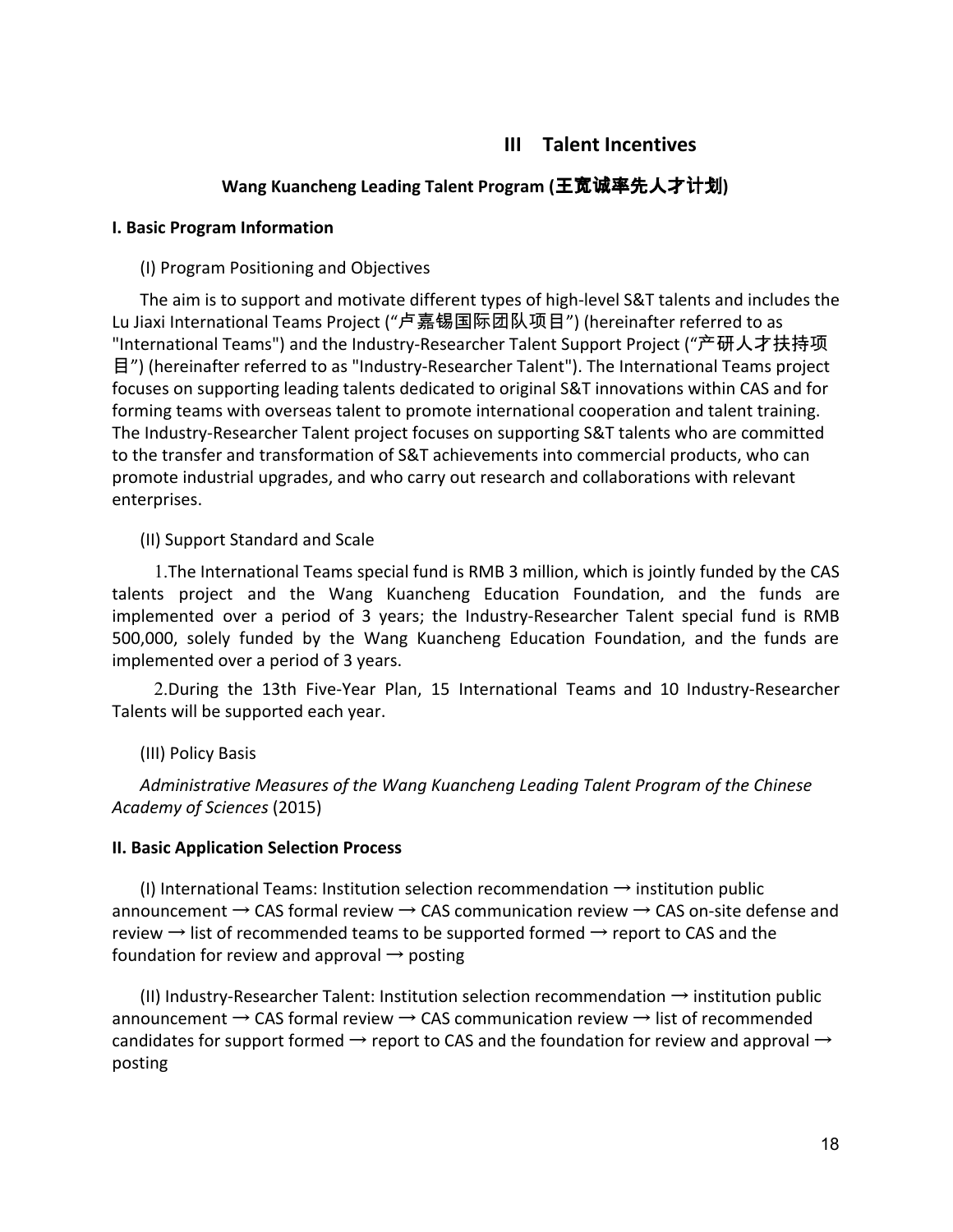#### <span id="page-21-0"></span>**III. Application Criteria Notice**

#### (I) Application Quota

1.International Teams: First-level public legal organizations are limited to reporting 1 team each. Institutes that include second-level public legal institutions shall submit recommendations after reaching a consensus with their subordinate second-level institutes. The four categories of institutions that have been formally established or operated with the approval of CAS can independently recommend one team through the supporting institution after reaching a consensus with the member institutions.

2.Industry-Researcher Talent: Applications are limited to institutions belonging to institutes in Western China or Northeastern China. First-level public legal institutions are limited to reporting 1 person each. Institutes that include second-level public legal institutions shall submit recommendations after reaching a consensus with their subordinate second-level institutes.

#### (II) International Teams Application Eligibility

1.The team should be composed of no less than 7 leading Chinese and overseas S&T talents (at least 4 of whom must be overseas talents) who are committed to original S&T innovations. The Teams project should focus on key CAS support directions (see "Application Material Requirements"). The institution where the team leader is located is the supporting institution.

2.The team leader should be a core backbone of the CAS "four categories of institutions" ("四类机构") or a leading talent with certain international influence performing active research at the forefront of S&T, and should have achieved outstanding results. At the same time, the team leader should have excellent team organization skills and a good foundation for overseas collaboration. The age of the team leader should be no older than 50 years old (born after January 1, 1969).

3.Other Chinese members should be registered CAS staff with senior professional technical positions. The age of these members should be no older than 45 years old (born after January 1, 1974).

4.Overseas members should have achieved associate professorships and above or equivalent positions in well-known overseas universities or research institutions, have established or are establishing close collaborative relations with Chinese members, and can guarantee that they can participate often in substantive collaborative research for the International Team during their employment and can work at CAS for no less than one month per year. During the period of employment, in general, members should not work concurrently at other Chinese institutions. Where concurrent employment is indeed required, it should not affect the member's working time in the International Team.

#### (III) Industry-Researcher Talent Application Eligibility

1.Industry-Researcher Talents should be S&T talents who are registered CAS staff, with senior professional and technical positions, who are dedicated to the transfer and conversion of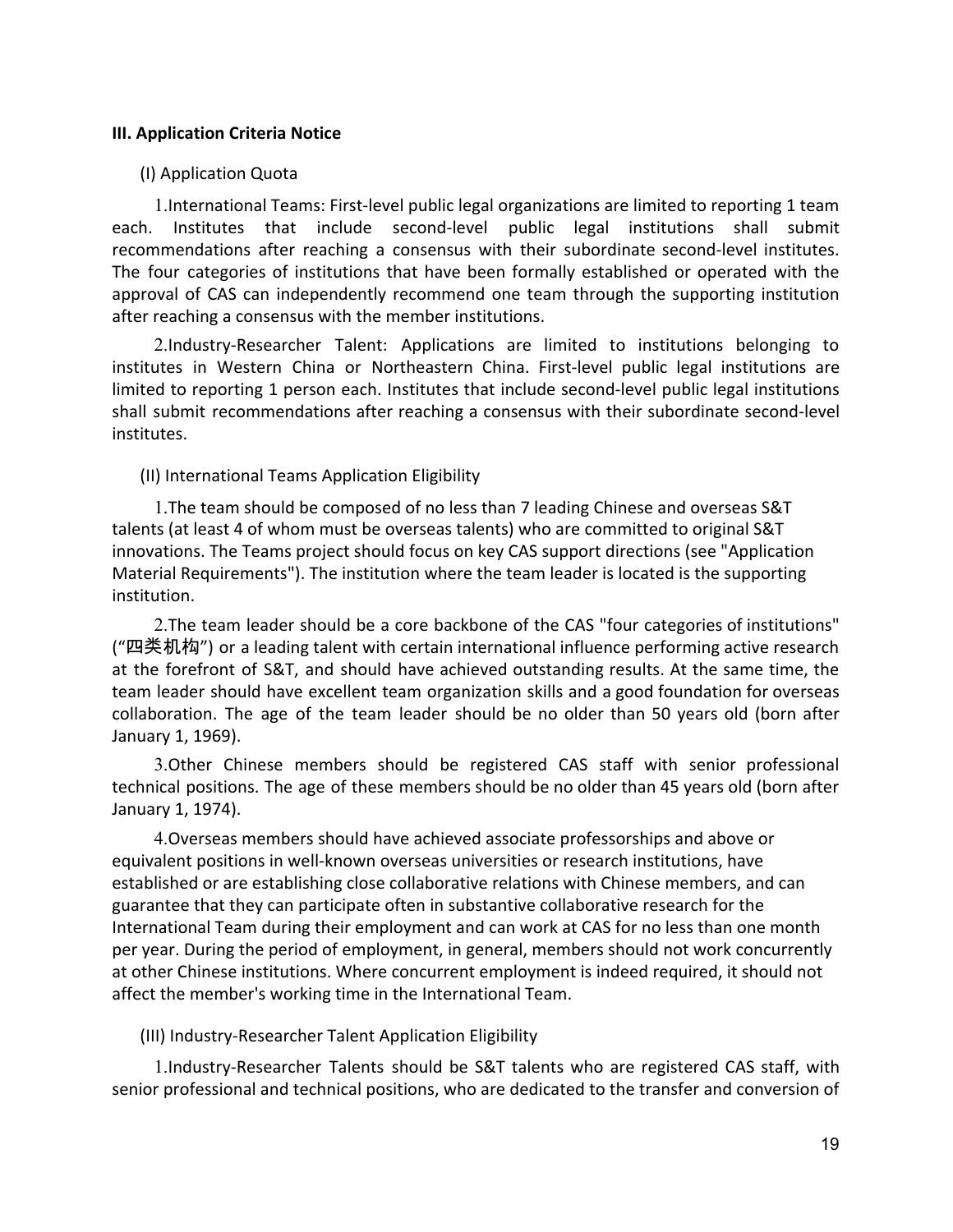S&T achievements into commercial products. The candidate should have a certain foundation of collaboration with associated enterprises and should be expected to promote the transformation of technology or industrial upgrades. The age of the candidate should be no older than 50 years of age (born after January 1, 1969).

2.The work proposed by Industry-Researcher Talents and collaborating enterprises should be able to focus on industrial upgrades, achieve key and core technology breakthroughs, serve national economic and social development, and be in line with nationally determined key developments and industry directions that urgently require intellectual property support (see "Application Material Requirements").

#### <span id="page-22-0"></span>**IV. Application Material Requirements**

For application material requirements and templates, please click the link below "Bureau of Personnel Website > Service Guide > Talent Program Office" ([http://www.pe.cas.cn/bszn/yrcxmbgs/\)](http://www.pe.cas.cn/bszn/yrcxmbgs/).

#### <span id="page-22-1"></span>**V. Application Deadline**

July 1, 2019

#### <span id="page-22-2"></span>**VI. Contact Person and Contact Information**

Contact Person: Zhou Hui

Contact No.: 010-68597465

Application Email Address: [kcwong@cashq.ac.cn](mailto:kcwong@cashq.ac.cn)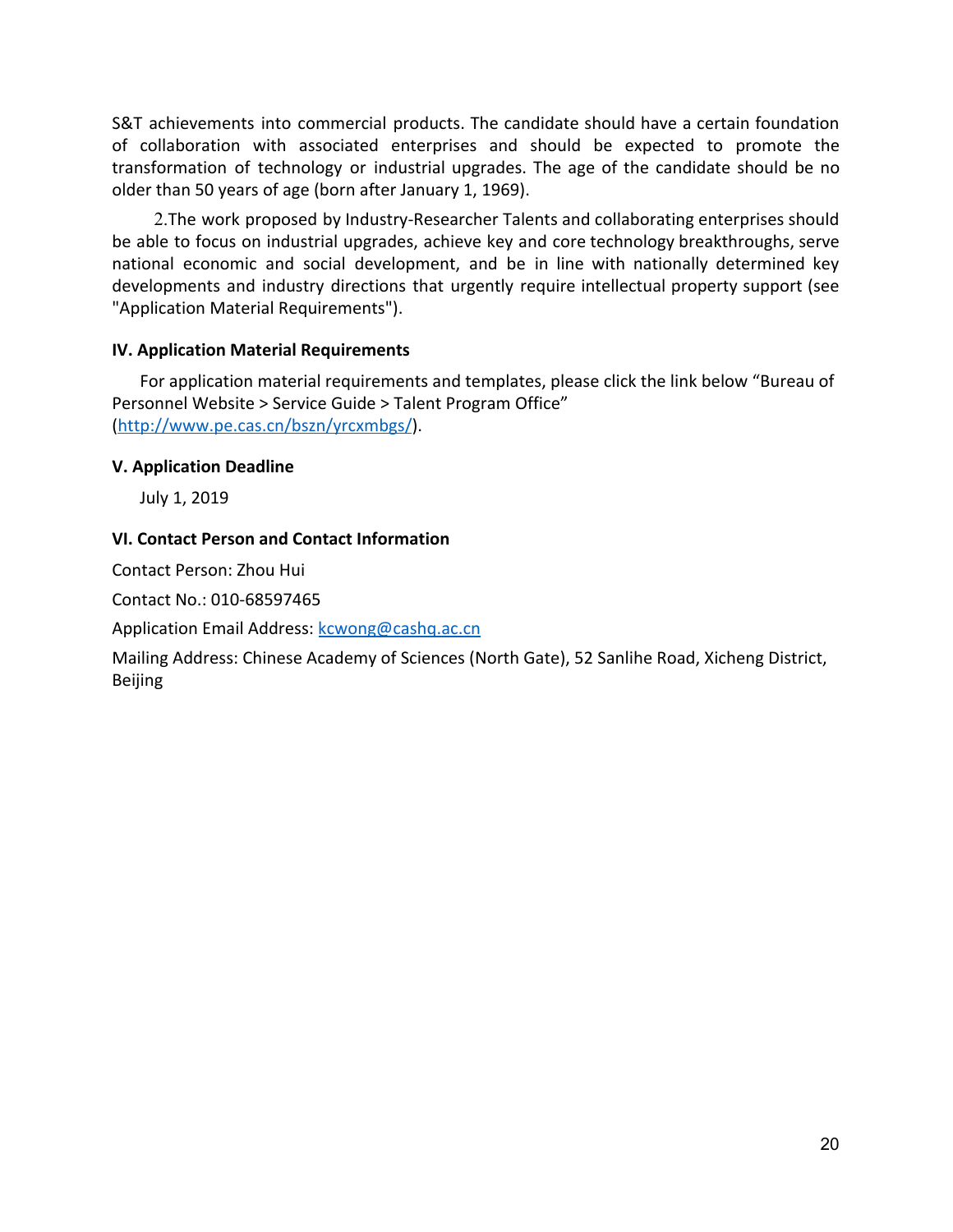# **Youth Scientist Award (**青年科学家奖**)**

#### <span id="page-23-1"></span><span id="page-23-0"></span>**I. Basic Program Information**

(I) Program Positioning and Objectives

The aim is to commend the advanced models emerging in S&T innovation activities, young S&T talents who have made outstanding contributions, and to form an atmosphere of talent development that encourages innovation and encourages progress throughout CAS.

(II) Support Standard and Scale

1.CAS will issue award certificates and one-time bonus of RMB 50,000 to the winners.

2.Selections take place once a year, and the quota is 10 people.

(III) Policy Basis

*Administrative Measures of the Youth Scientist Award of the Chinese Academy of Sciences* (2015)

#### <span id="page-23-2"></span>**II. Basic Application Selection Process**

(I) Non-military-civil fusion areas: Institution selection recommendation  $\rightarrow$  institution public announcement  $\rightarrow$  CAS formal review  $\rightarrow$  CAS communication review  $\rightarrow$  CAS on-site defense and review  $\rightarrow$  list of recommended candidates to be supported formed  $\rightarrow$  report to CAS for review and approval  $\rightarrow$  posting

(II) Military-civil fusion areas: Institution selection recommendation  $\rightarrow$  CAS formal review  $\rightarrow$ CAS on-site defense and review  $\rightarrow$  list of recommended candidates to be supported formed  $\rightarrow$ report to CAS for review and approval  $\rightarrow$  posting

#### <span id="page-23-3"></span>**III. Application Criteria Notice**

#### (I) Application Quota

First-level public legal institutions are limited to reporting 1 candidate each. Institutes that include second-level public legal institutions shall submit recommendations after reaching a consensus with their subordinate second-level institutes.

#### (II) Application Selection Eligibility

1. Applicants should be registered CAS staff, must have made outstanding contributions in related research fields, have important scientific discoveries or technological inventions, have proposed important innovative academic ideas, or have achieved major S&T achievements or significant economic and social benefits. The age of the applicant should be no older than 40 years old, that is, born after January 1, 1979 (inclusive).

2. Priority will be granted to outstanding young S&T talents with outstanding performance with a focus on national S&T strategic deployment and major needs in China's key industries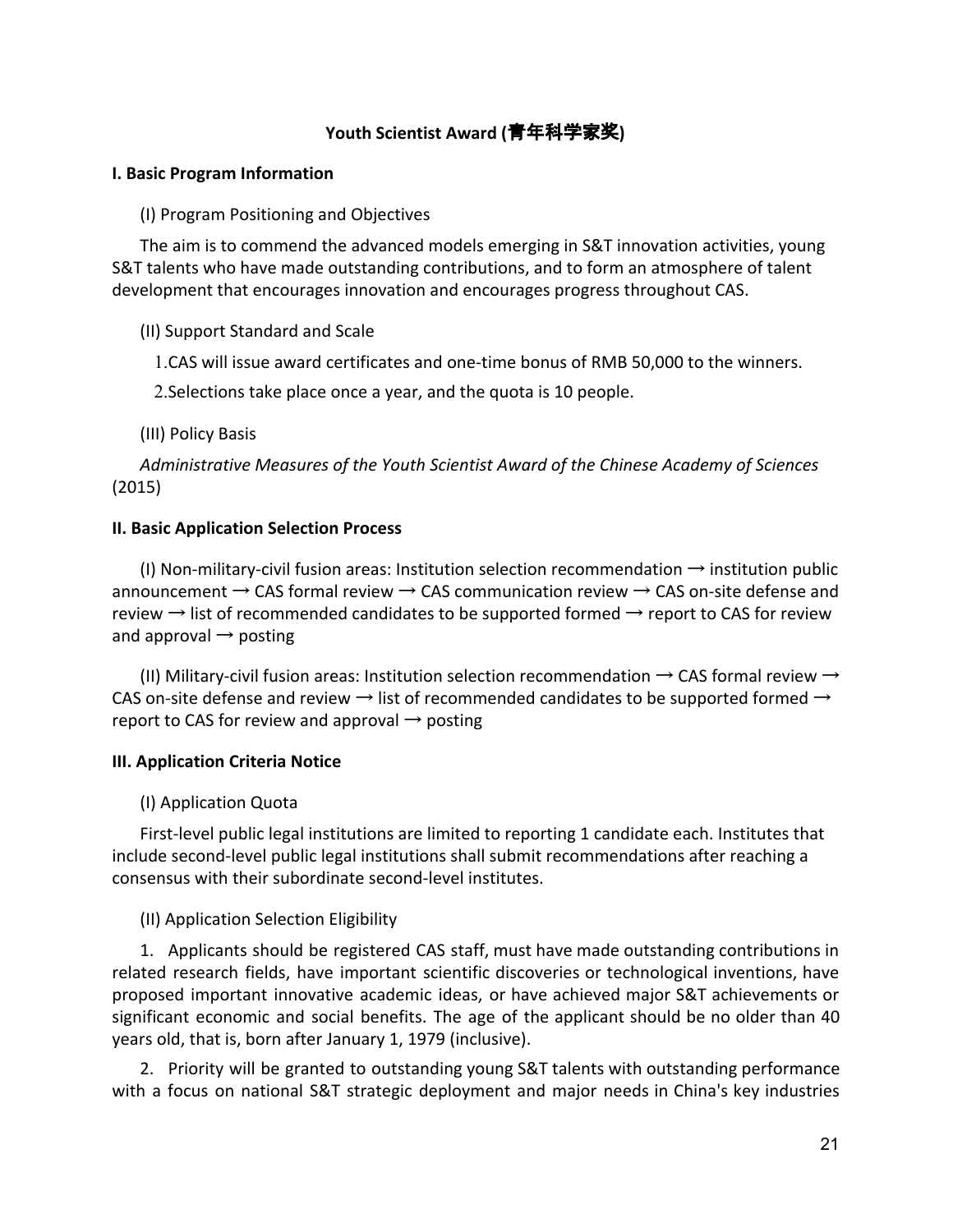and industry fields, especially in "stranglehold" issues of key and core technology fields.

# <span id="page-24-0"></span>**IV. Application Material Requirements**

For application material requirements and templates, please click the link below "Bureau of Personnel Website > Service Guide > Talent Program Office" ([http://www.pe.cas.cn/bszn/yrcxmbgs/\)](http://www.pe.cas.cn/bszn/yrcxmbgs/).

Note: Relevant materials submitted by the employer should not contain classified content. The electronic materials of applicants in the Military-Civil Fusion group shall be submitted by CD (do not send emails).

# <span id="page-24-1"></span>**V. Application Deadline**

August 30, 2019

# <span id="page-24-2"></span>**VI. Contact Person and Contact Information**

Contact Person: Song Qi

Contact No.: 010-68597412

Application Email Address: [rcxmb@cashq.ac.cn](mailto:rcxmb@cashq.ac.cn)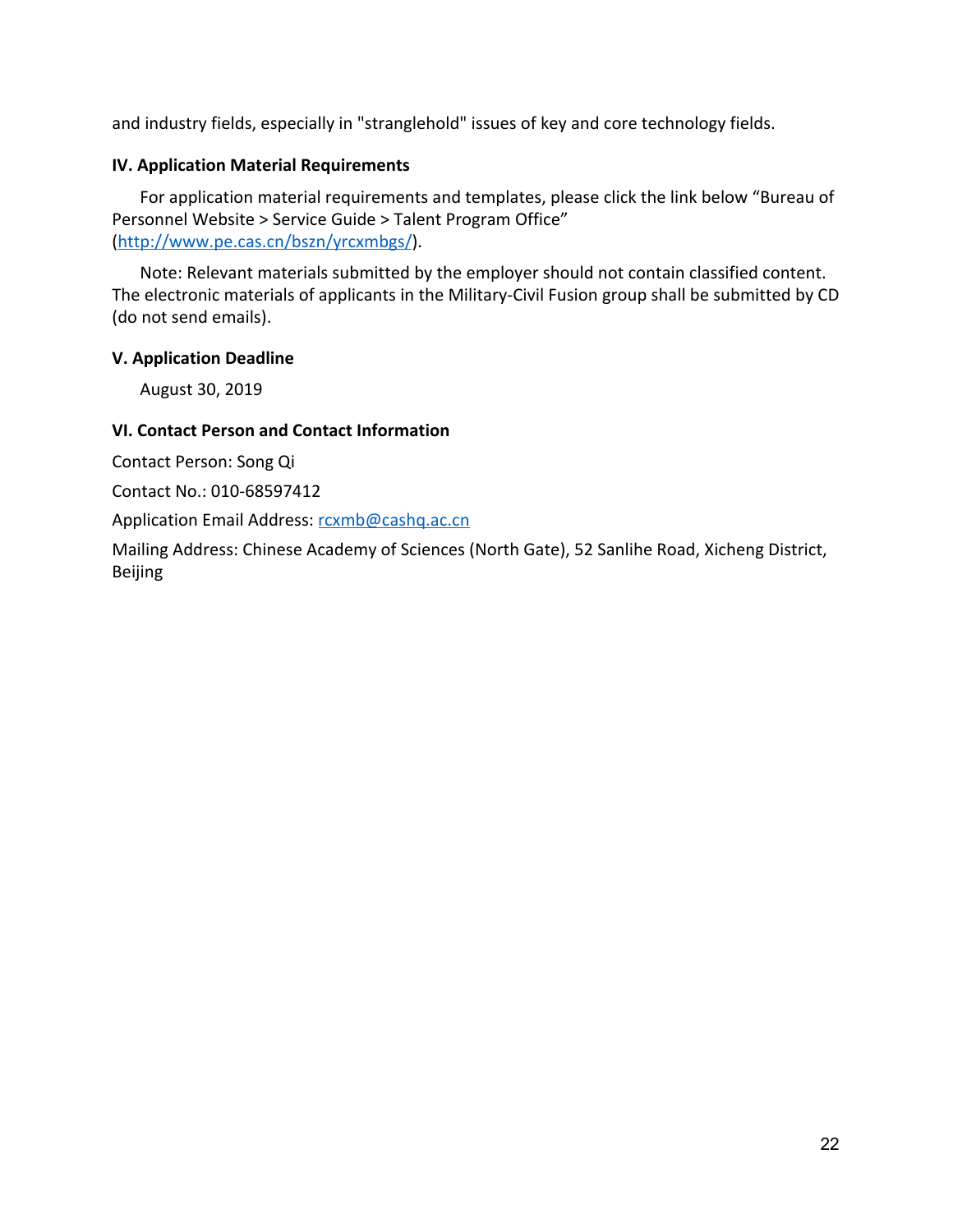# **IV Regional Talent Programs**

## **"Western Light" Talent Training and Recruitment Program**

<span id="page-25-1"></span><span id="page-25-0"></span>The Western Light Talent Training and Recruitment Program (hereinafter referred to as "Western Light") aims to accelerate the cultivation and recruitment of young S&T talents in Western China and to promote S&T progress, economic construction, and social development in Western China. Western Light includes Western China Talent Recruitment, Western China Youth Scholars, and other projects. This program relies on the Chengdu Branch, Kunming Branch, Xi'an Branch, Lanzhou Branch, and Xinjiang Branch of CAS for preliminary project reviews.

Relevant policy basis: Administrative Measures for the Western Light Talent Training and Recruitment Program of the Chinese Academy of Sciences (2015) and Notice of the Bureau of Personnel of the Chinese Academy of Sciences on Optimizing and Adjusting Some Academy-Level Talent Programs (2018).

#### <span id="page-25-3"></span><span id="page-25-2"></span>**I. Project Application**

# **(I) Western China Talent Recruitment (**西部引进人才**)**

# **1.Application Selection Eligibility**

The Western China Talent Recruitment program aims to introduce the much-needed academic and technical leaders for the major projects deployed by CAS in Western China and integrates with the Institutes' "1-3-5" Plans ("一三五"规划).

Applicants should in principle be senior professional and technical personnel from outside CAS. For applicants from "Double World-Class" universities, well-known scientific research institutions, or enterprise R&D institutions outside CAS and CAS institutions in Central and Eastern China, requirements may be relaxed to associate senior and above or equivalent positions. Applicants who are already working at CAS institutions must be outstanding talents who were recruited into CAS after July 20, 2018.

# **2. Support Standard and Scale**

The CAS provides talents with a special fund of RMB 2 million/person over an implementation period of 3 years. About 10 people are selected each year.

# <span id="page-25-4"></span>**(II) Western China Youth Scholars (**西部青年学者**)**

# **1.Application Selection Eligibility**

The Western China Youth Scholars project focuses on supporting outstanding young talents and their teams in Western China in carrying out scientific research (category A includes non-CAS applications) as well as outstanding recent PhDs who will work at research institutes in Western China (category B).

 $2$  Translator's note: "Double world-class" ("双一流") refers to "world-class universities" and "world-class curricula."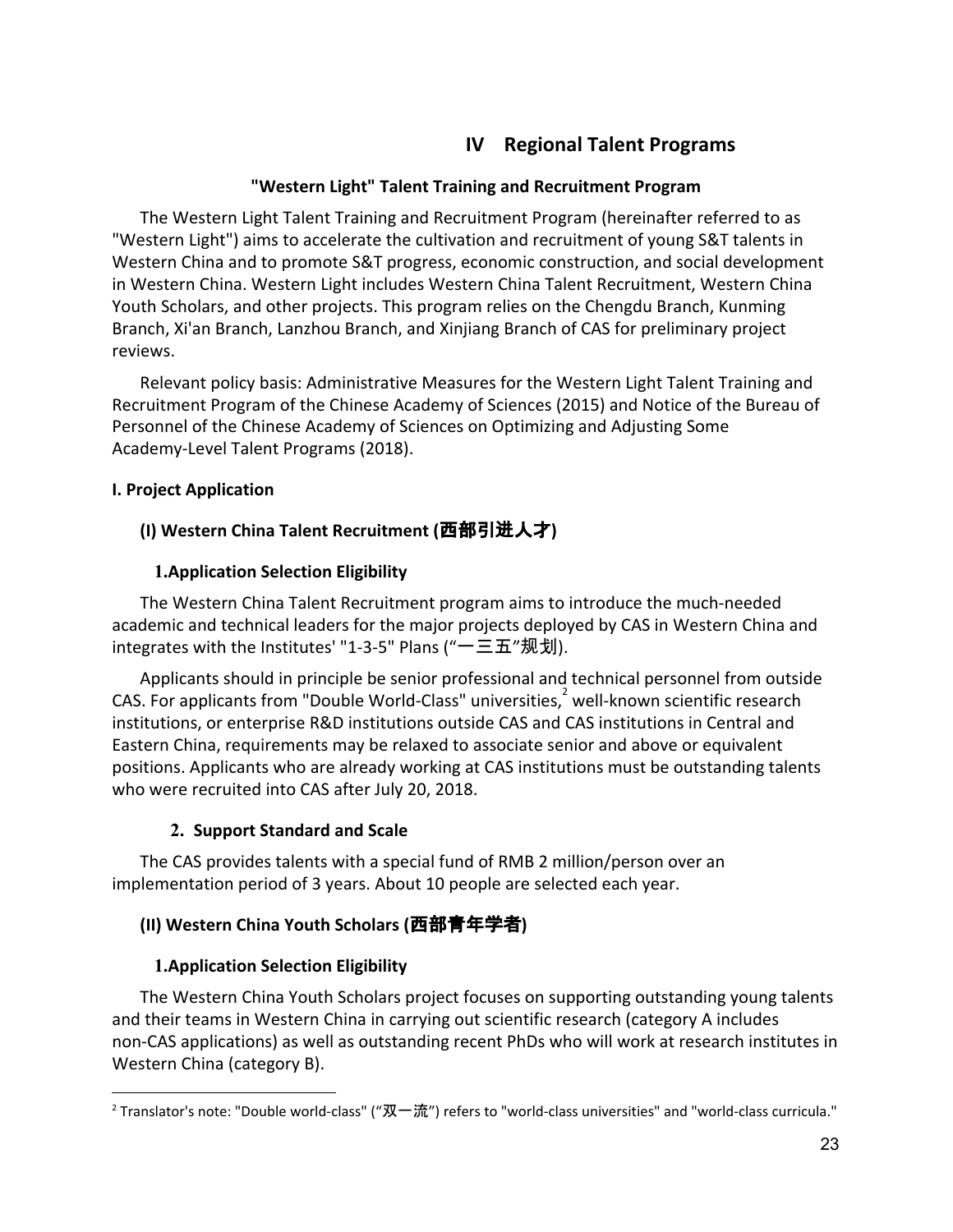Category A (CAS-internal) applicants for the Western China Youth Scholars should have senior professional technical positions, and research projects should be in line with the major direction of the institutes' "1-3-5" Plans. Category A (non-CAS) applicants should establish a good collaborative relationship with CAS. Category B applicants should be new PhDs working in a CAS institute in Western China. Requirements may be moderately relaxed for outstanding young postdoctoral personnel (no older than 35 years old).

# **2. Support Standards**

CAS provides category A (CAS-internal) project talents with funding of RMB 500,000/person;

CAS provides category A (non-CAS) project talents with funding of RMB 150,000/person;

CAS provides category B project talents with funding of RMB 150,000/person.

#### <span id="page-26-0"></span>**(III) Western China Team Program**

See subsequent official notices.

#### <span id="page-26-2"></span><span id="page-26-1"></span>**II. Project Final Evaluation**

#### **(I) Evaluation Work Arrangements**

Each CAS branch organizes evaluation and assessment work for the 2015 candidates and sends a summary of evaluation results (outstanding, good, pass, or fail) and work conditions (including the evaluation organization process, list of evaluation experts, a summary of implementation for each project, management experience, and issues and suggestions) to the Talent Program Office of the Bureau of Personnel.

# <span id="page-26-3"></span>**(II) Content of Evaluation**

1.Overall character: This includes ideological and moral character, business acumen, organizational and management capabilities, work ethic, and teamwork.

2.Scientific research achievements: This includes the completion of scientific research goals during the selection period, contributions to economic construction and social development in Western China, papers, awards, and other achievements.

3.Team building: This includes the size, structure, internal construction, and external collaborations of the team, student training and guidance, the role played in talent team building in Western China, and so on.

4.Funding status: This includes CAS supporting funds, the use of matching funds from the institution and the locality, and project funds obtained through other channels.

# <span id="page-26-4"></span>**III. Application Material Requirements**

For application material requirements and templates, please click the link below "Bureau of Personnel Website > Service Guide > Talent Program Office" ([http://www.pe.cas.cn/bszn/yrcxmbgs/\)](http://www.pe.cas.cn/bszn/yrcxmbgs/).

# <span id="page-26-5"></span>**IV. Application Deadline**